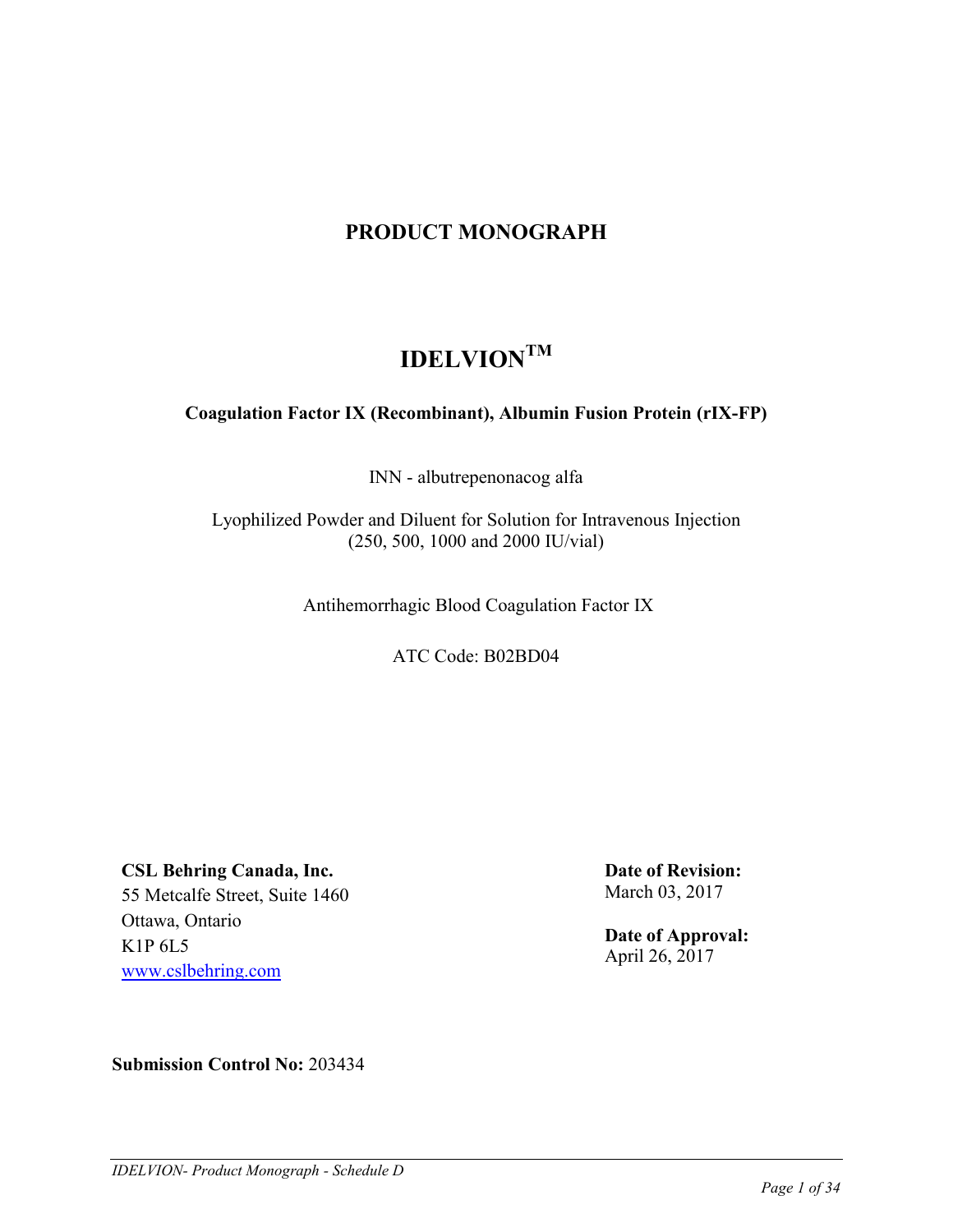# **Table of Contents**

| DESCRIPTION |    |
|-------------|----|
|             |    |
|             |    |
|             |    |
|             |    |
|             |    |
|             |    |
|             |    |
|             |    |
|             |    |
|             |    |
|             |    |
|             |    |
|             |    |
|             |    |
|             |    |
|             |    |
|             |    |
|             | 27 |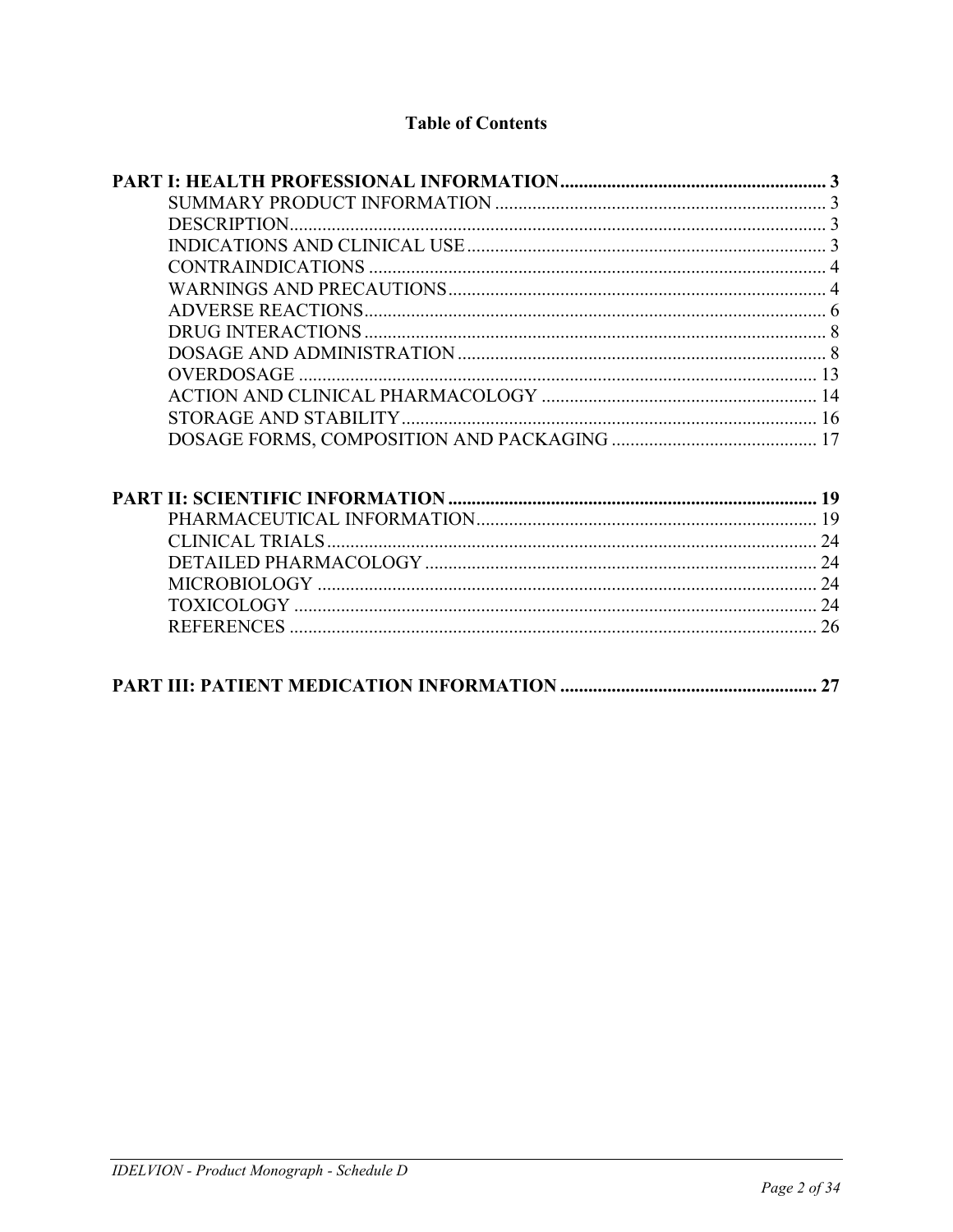# **IDELVIONTM**

Coagulation Factor IX (Recombinant), Albumin Fusion Protein (rIX-FP)

# **PART I: HEALTH PROFESSIONAL INFORMATION**

# **SUMMARY PRODUCT INFORMATION**

| Route of<br><b>Administration</b> | <b>Dosage Form / Strength</b>                                                         | <b>Clinically Relevant Non-medicinal</b><br><b>Ingredients</b>                        |
|-----------------------------------|---------------------------------------------------------------------------------------|---------------------------------------------------------------------------------------|
| Intravenous<br>Injection          | Lyophilized powder in<br>following nominal<br>strengths: $250$ IU <sup>1</sup> /vial, | Mannitol, Polysorbate 80, Sucrose, Tri-<br>sodium citrate.                            |
|                                   | 500 IU/vial, 1000 IU/vial,<br>2000 IU/vial                                            | For a complete listing see <b>Dosage Forms</b> ,<br><b>Composition and Packaging.</b> |

# **DESCRIPTION**

IDELVION, Coagulation Factor IX (Recombinant), Albumin Fusion Protein (rIX-FP), is a long acting purified protein produced by recombinant DNA technology, generated by the genetic fusion of recombinant albumin to recombinant coagulation Factor IX (rFIX).

IDELVION is a preservative free, sterile, non-pyrogenic, lyophilized powder to be reconstituted with Sterile Water for Injection (SWFI) for intravenous injection. It is available in single-use vials in the following presentations: 250 IU, 500 IU, 1000 IU, and 2000 IU of the active substance rIX-FP.

# **INDICATIONS AND CLINICAL USE**

IDELVION, Coagulation Factor IX (Recombinant), Albumin Fusion Protein (rIX-FP), is an antihemophilic factor indicated in patients with hemophilia B (congenital FIX deficiency) or Christmas disease for:

- Routine prophylaxis to prevent or reduce the frequency of bleeding episodes
- Control and prevention of bleeding episodes
- Control and prevention of bleeding in the perioperative setting

Studies described in this monograph have been performed only in previously treated patients (PTPs).

 $\overline{a}$ 

 $1$  The number of units of FIX administered is expressed in International Units (IU), which are related to the current WHO standard for FIX products. One IU of FIX activity in plasma is equivalent to that quantity of FIX in one mL of normal human plasma. FIX activity in plasma is expressed either as a percentage (relative to normal human plasma) or in IU (relative to an International Standard for FIX in plasma).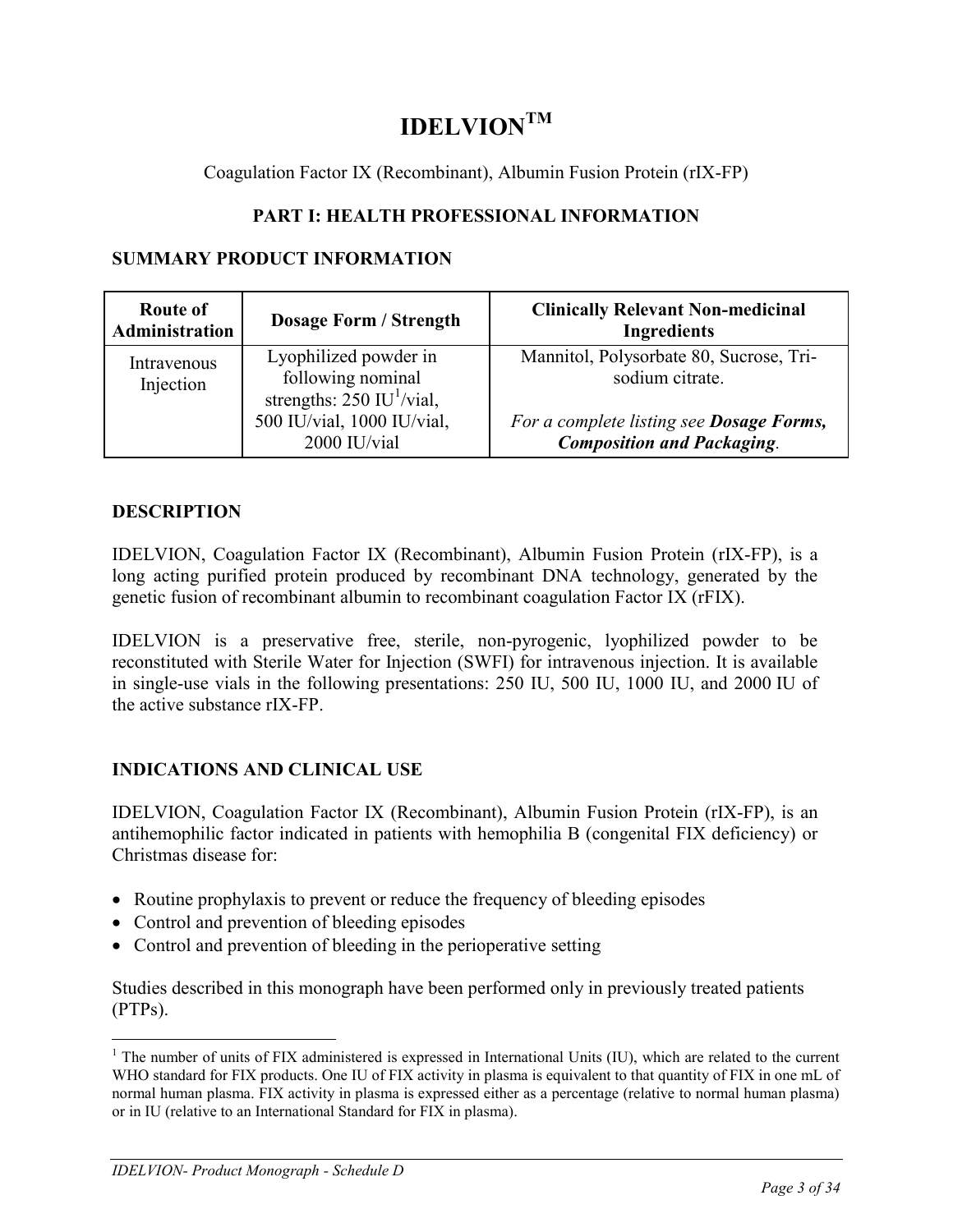# **Geriatrics (> 65 years of age):**

See subsection Special Population, under Section **WARNINGS AND PRECAUTIONS**.

### **Pediatrics (< 18 years of age):**

See subsection Special Population, under Section **WARNINGS AND PRECAUTIONS**.

### **CONTRAINDICATIONS**

IDELVION, Coagulation Factor IX (Recombinant), Albumin Fusion Protein (rIX-FP), is contraindicated in patients who have a known hypersensitivity to IDELVION, any of its components, excipients or hamster protein. For a complete listing, see **DOSAGE FORMS, COMPOSITION AND PACKAGING.** 

### **WARNINGS AND PRECAUTIONS**

#### **Hypersensitivity Reactions**

Hypersensitivity reactions, including anaphylaxis, have been reported with FIX-containing products. If signs or symptoms of anaphylaxis or hypersensitivity reactions (including hives, generalized urticaria, tightness of the chest, wheezing, hypotension and anaphylaxis) occur, immediately discontinue administration and initiate appropriate treatment. Due to the risk of allergic reactions with FIX-containing products, use judgement to determine if initial administration of FIX should be administered under medical observation.

IDELVION contains trace amounts of Chinese hamster ovary (CHO) proteins. Patients treated with this product may develop hypersensitivity to these non-human mammalian proteins.

#### **Inhibitors**

Formation of inhibitors to FIX has been reported with the use of FIX replacement therapy in treating hemophilia B. Evaluate patients regularly for the development of neutralizing antibodies (inhibitors) by appropriate clinical observations or laboratory tests. Perform an assay that confirms the presence of an inhibitor and quantifies the titre if expected plasma FIX activity levels are not attained, or if the bleeding is not controlled with an appropriate dose. Contact a specialized hemophilia treatment centre if bleeding is not controlled with the previously successful dose. Evaluate patients experiencing allergic reactions for the presence of an inhibitor. Closely observe patients for signs and symptoms of acute hypersensitivity reactions, particularly during early phases of exposure to the product.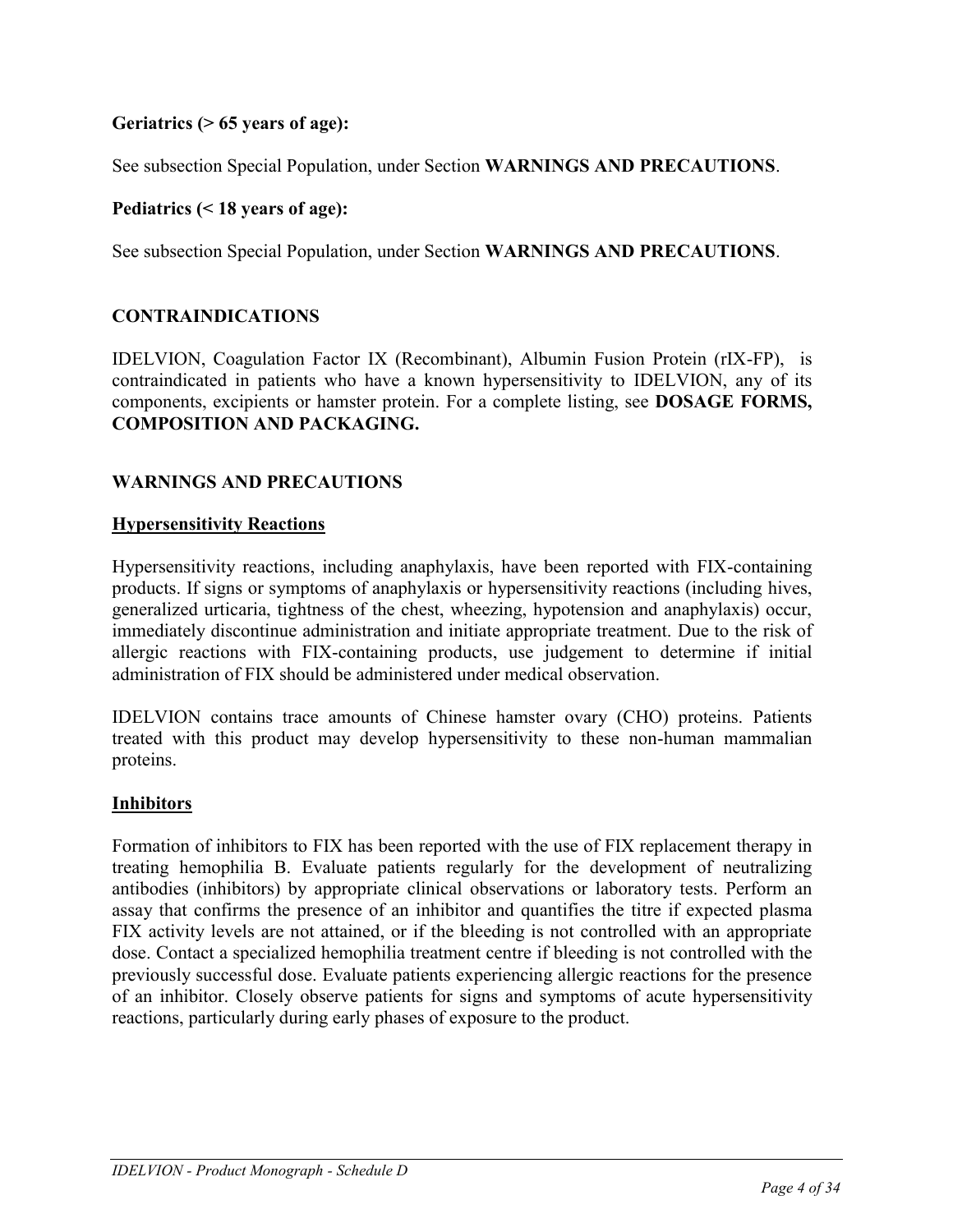# **Thromboembolism**

Because of the potential risk of thrombotic complications with the use of FIX-containing products, clinical surveillance for early signs of thrombotic and consumptive coagulopathy should be initiated with appropriate biological testing when administering this product to patients with liver disease, to patients post-operatively, to new-born infants, or to patients at risk of thrombotic phenomena or DIC. In each of these situations, the benefit of treatment with IDELVION should be weighed against the risk of these complications.

# **Renal**

Nephrotic syndrome has been reported following attempted immune tolerance induction using FIX-containing products in hemophilia B patients with factor IX inhibitors. The safety and efficacy of using IDELVION for immune tolerance induction have not been established.

### **Sexual Function/Reproduction**

Animal reproduction and developmental toxicity studies have not been conducted with IDELVION. However, no adverse effects on reproductive organs were observed by macroscopic and microscopic pathological investigations in animal repeated dose toxicity studies. No investigations on impairment of fertility have been conducted.

### **Special Populations**

#### **Pregnant Women:**

Animal reproduction and developmental toxicity studies have not been conducted with IDELVION. It is also not known whether IDELVION can cause fetal harm when administered to a pregnant woman or can affect reproduction capacity. Based on the rare occurrence of hemophilia B in women, experience regarding the use of FIX during pregnancy is not available. IDELVION should be given to a pregnant woman only if clearly needed.

#### **Nursing Women:**

IDELVION should only be administered to nursing mothers if clearly needed. Lactation studies have not been conducted with IDELVION. It is not known whether IDELVION is excreted into human milk. Caution should be exercised if IDELVION is administered to nursing mothers.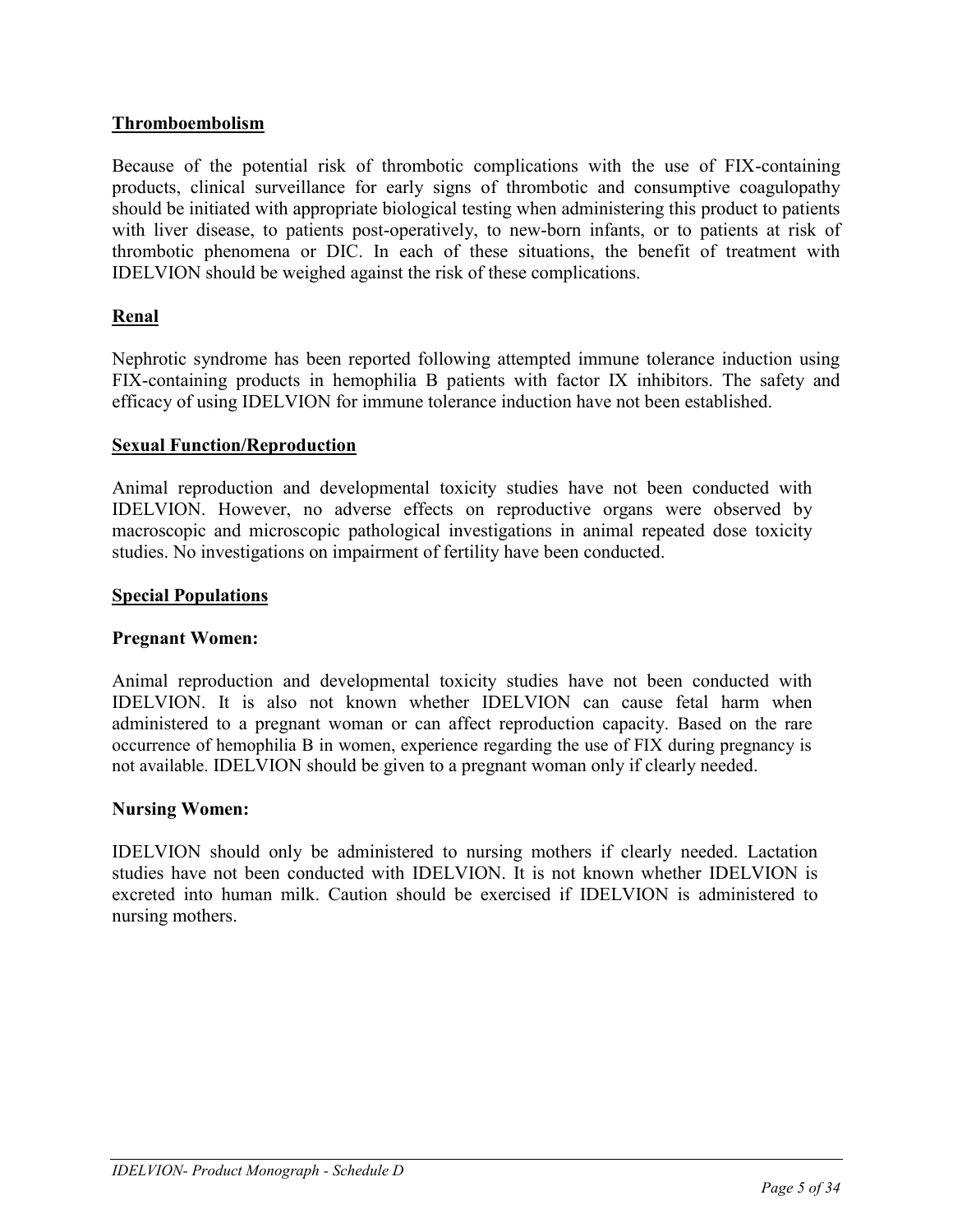# **Pediatrics (< 18 years of age):**

In clinical studies that included 34 subjects  $\leq$  18 years old, the prophylactic administration with IDELVION every 7, 10, and 14 days was successful in prevention of spontaneous bleeding episodes requiring treatment (See Section **CLINICAL TRIALS**). The PK profile of IDELVION shows an average 5-fold increase in half-life when compared to a licensed regular acting FIX product. The data support a weekly to every 14 day dosing regimen for patients < 18 years. There were no apparent differences in the safety profile in subjects < 18 years as compared to adults (See Section **ADVERSE REACTIONS**)*.* Compared to adults, incremental recovery appeared to be slightly lower and body weight-adjusted clearance appeared to be higher (See Section **ACTION AND CLINICAL PHARMACOLOGY**).

# **Geriatrics (>** *65* **years of age):**

Clinical studies of IDELVION did not include subjects over 65 to determine whether or not they respond differently from younger subjects.

# **Monitoring and Laboratory Tests**

- Monitor FIX activity plasma levels by the one-stage clotting assay to confirm that adequate FIX levels have been achieved and maintained. FIX results can be affected by the type of aPTT reagent used. Measurement with a one-stage clotting assay using a kaolin-based aPTT reagent or Actin FS aPTT reagent will likely result in an underestimation of activity level.
- Monitor for the development of inhibitors if expected FIX activity plasma levels are not attained, or if bleeding is not controlled with the recommended dose of IDELVION. Perform a Bethesda assay to determine if FIX inhibitors are present.

# **ADVERSE REACTIONS**

# **Adverse Drug Reaction Overview**

The most common adverse reaction (incidence  $\geq 1\%$ ) reported in clinical trials was headache.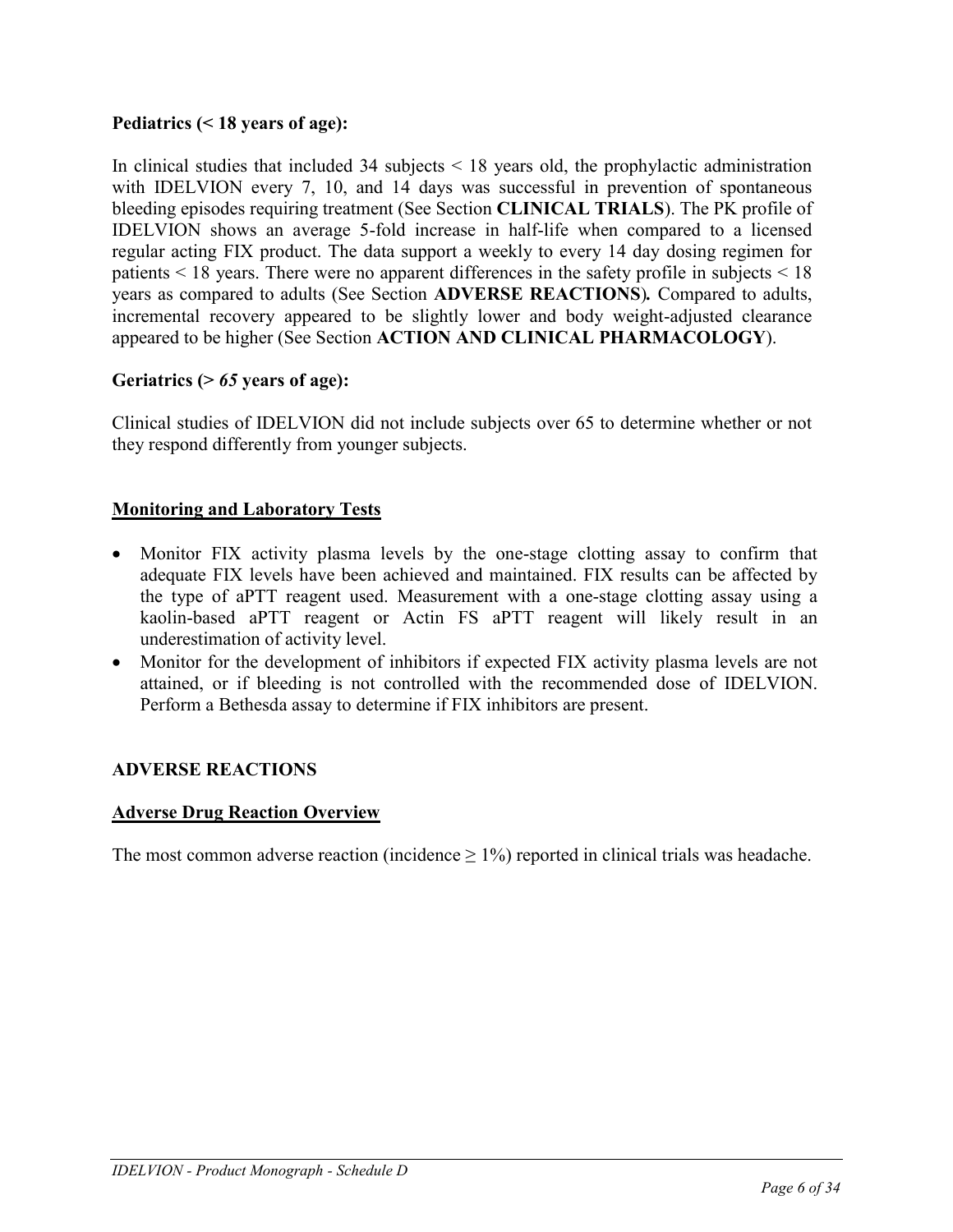# **Clinical Trial Adverse Drug Reactions1, 2**

*Because clinical trials are conducted under very specific conditions the adverse reaction rates observed in the clinical trials may not reflect the rates observed in practice and should not be compared to the rates in the clinical trials of another drug. Adverse drug reaction information from clinical trials is useful for identifying drug-related adverse events and for approximating rates*.

# *Completed Clinical Trials:*

In 4 multicentre, prospective, open-label clinical trials with IDELVION, 107 previously treated patients (PTPs, exposed to a FIX-containing product for  $\geq 100$  exposure days) were evaluated. A total of 6,480 injections were administered over a median of 469 days (range: 25 to 986 days), with a median 3000 IU per injection (range: (138.9-10,570.0 IU). The median total amount of rIX-FP administered was 127,110.0 IU (range: 1,900.0-999,051.4).

Two subjects withdrew from the study due to an adverse reaction (headache, infusion related reaction). No neutralizing antibodies (inhibitors) to FIX or antibodies to CHO host cell protein have been detected with the use of IDELVION. No events of anaphylaxis or thrombosis were reported.

Adverse reactions that occurred in >0.5% of subjects are listed in [Table 1.](#page-6-0)

| <b>MedDRA</b> Standard<br><b>System Organ Class</b> | <b>MedDRA Preferred Term</b><br>(Adverse Reaction) | Number of subjects<br>$n (%, (N=107))$ | <b>Frequency Category</b><br>(per patient) |
|-----------------------------------------------------|----------------------------------------------------|----------------------------------------|--------------------------------------------|
| Nervous system disorders                            | Headache                                           | 2(1.9)                                 | Common                                     |
|                                                     | <b>Dizziness</b>                                   | 1(0.9)                                 | Uncommon                                   |
| Immune system disorders                             | Hypersensitivity                                   | 1(0.9)                                 | Uncommon                                   |
| <b>Skin and subcutaneous tissue</b>                 | Rash                                               | 1(0.9)                                 | Uncommon                                   |
| disorders                                           | Eczema                                             | 1(0.9)                                 | Uncommon                                   |

<span id="page-6-0"></span>**Table 1: Summary of Adverse Reactions** 

Legend: The frequency of adverse reactions is based on percentage of related events in rIX-FP clinical studies. It is estimated on a per-patient basis and categorised as very common  $(\geq 1/10)$ , common  $(\geq 1/100$  to  $\leq 1/10)$ , uncommon (≥1/1,000 to <1/100), rare (≥1/10,000 to <1/1,000) and very rare (<1/10,000).

# *On-going Clinical Trials*

One previously untreated patient from the ongoing clinical trial developed inhibitors against factor IX. There are insufficient data to provide information on inhibitor incidence in PUPs.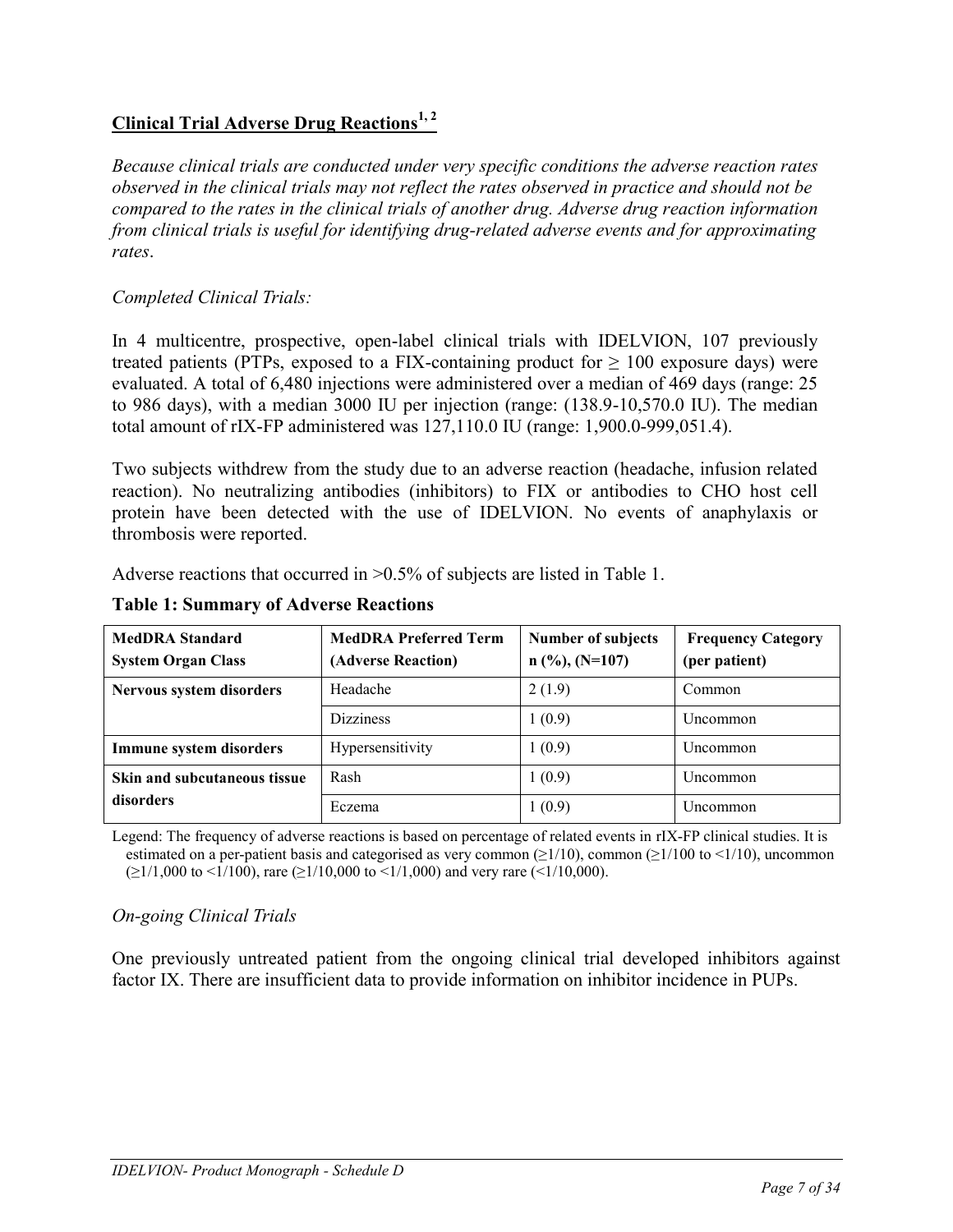# **DRUG INTERACTIONS**

# **Drug-Drug Interactions**

There are no known drug interactions reported with IDELVION. No drug interactions studies have been performed.

# **DOSAGE AND ADMINISTRATION**

### **Dosing Considerations**

Treatment with IDELVION should be initiated under the supervision of a healthcare professional experienced in the treatment of hemophilia B (factor IX deficiency).

The decision on the use of home treatment of bleeding and prophylaxis of bleeding in patients with haemophilia B should be made by the treating physician. The physician should ensure that appropriate training is provided and the use is reviewed at intervals.

### **For intravenous use after reconstitution only.**

- Each vial of IDELVION has the recombinant FIX (rFIX) potency in International Units (IU) stated on the carton and vial label.
- Dosage and duration of treatment with IDELVION depends on the severity of FIX deficiency, the location and extent of bleeding and the patient's clinical condition and response.

# **Recommended Dose and Dosage Adjustment**

#### *Routine Prophylaxis*

The recommended dose is 25 to 40 IU of IDELVION per kg body weight every 7 days, or 50 to 75 IU of IDELVION per kg every 14 days. Adjust the dosing regimen based upon the individual patient's clinical condition and response. The recommended dose regimen for pediatric patients is the same as for adults (See Section **ACTION AND CLINICAL PHARMACOLOGY**)*.*

# **Calculating Required Dose**

The calculation of the required dose of IDELVION is based on the empirical finding that one IU of IDELVION per kg body weight is expected to increase the circulating level of FIX by an average of 1.3 IU/dL (1.3% of normal) in patients  $\geq$  12 years of age and by 1.0 IU/dL  $(1.0\% \text{ of normal})$  in patients  $\leq 12$  years of age.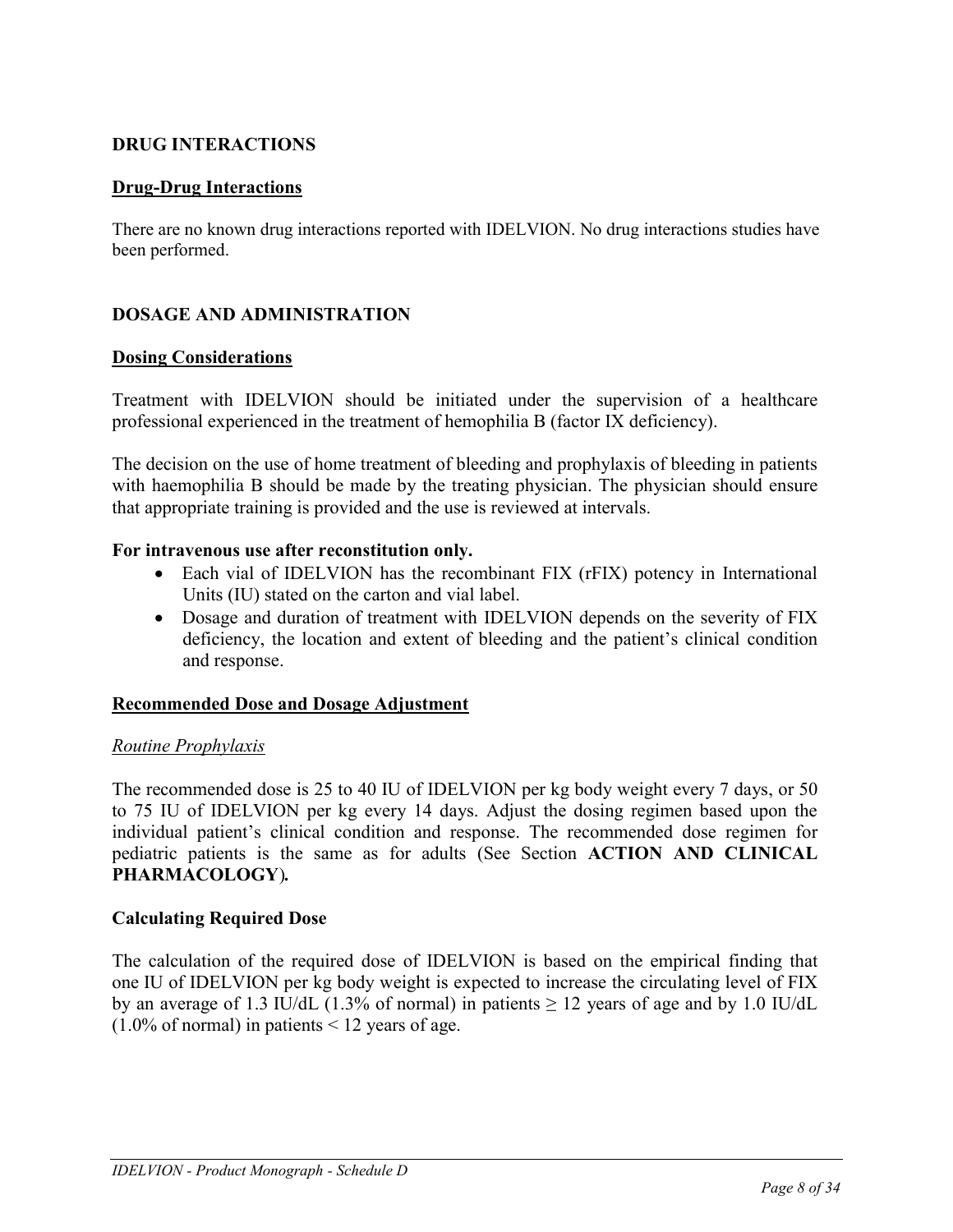The required dose of IDELVION for treatment of bleeding episodes is determined using the following formula:

Required Units (IU) = body weight (kg) x desired FIX rise (% of normal or IU/dL) x (reciprocal of recovery (IU/kg per IU/dL)

# OR

Increase in FIX IU/dL (or % of normal) = Dose (IU) x Recovery (IU/dL per IU/kg)/body weight (kg)

Adjust the dose based on the individual patient's clinical condition and response.

*Patients < 12 years of Age*

For an incremental recovery of 1 IU/dL per 1 IU/kg, the dose is calculated as follows: Dose (IU) = body weight (kg) x desired FIX increase (IU/dL) x 1 dL/kg

Example

- 1. A peak level of 50 % of normal is required in a 20 kg patient with severe haemophilia B. The appropriate dose would be  $20 \text{ kg}$  x  $50 \text{ IU/dL}$  x  $1 dL/kg = 1000 IUs.$
- 2. A dose of 1000 IUs of IDELVION, administered to a 25 kg patient, should be expected to result in a peak post-injection FIX increase of 1000 IUs/25 kg x 1.0 (IU/dL per IU/kg) = 40 IU/dL (40 % of normal).

*Patients ≥ 12 years of Age*

For an incremental recovery of 1.3 IU/dL per 1 IU/kg, the dose is calculated as follows: Dose (IU) = body weight (kg) x desired FIX increase (IU/dL) x  $0.77$  dL/kg

Example

- 3. A peak level of 50 % of normal is required in an 80 kg patient with severe haemophilia B. The appropriate dose would be 80 kg x 50 IU/dL x  $0.77$  dL/kg = 3080 IUs.
- 4. A dose of 2000 IUs of IDELVION, administered to a 80 kg patient, should be expected to result in a peak post-injection FIX increase of 2000 IUs x 1.3 (IU/dL per IU/kg) /80 kg = 32.5 IU/dL (32.5 % of normal).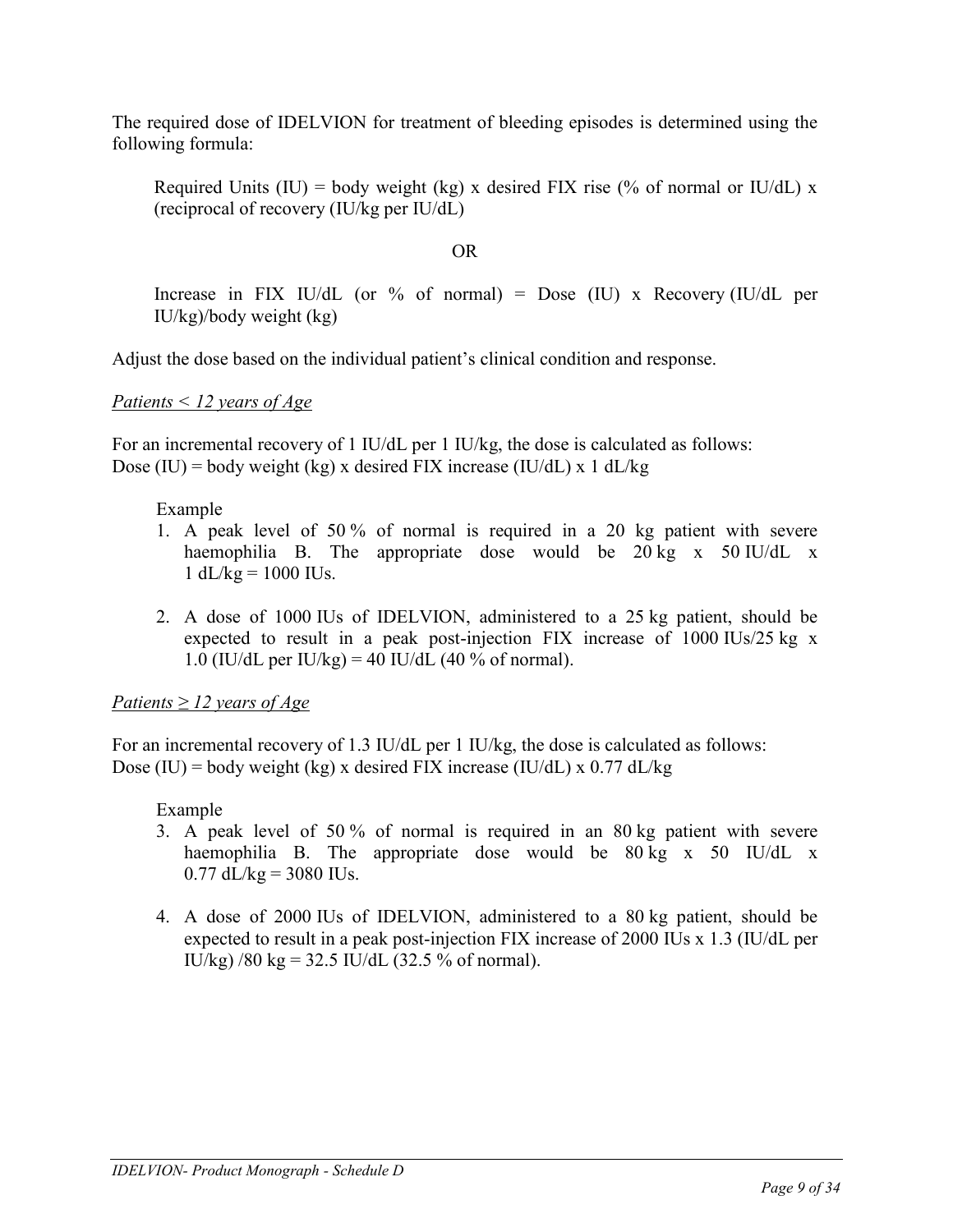# *Control and Prevention of Bleeding Episodes and Perioperative Management*

A guide for dosing IDELVION in the control and prevention of bleeding episodes and perioperative management is provided in [Table 2](#page-9-0) and [Table 3,](#page-9-1) respectively. Ensure that the FIX activity level is achieved and maintained in the corresponding period. The recommended circulating FIX level requirement for pediatric patients is the same as for adults (See Section **ACTION AND CLINICAL PHARMACOLOGY**)*.*

| <b>Type of Bleeding Episode</b> | <b>Circulating FIX</b><br><b>Level Required</b><br>$(\%)$ (IU/dL) | <b>Frequency of Dose (hours)</b> /<br><b>Duration of Therapy (Days)</b> |  |  |
|---------------------------------|-------------------------------------------------------------------|-------------------------------------------------------------------------|--|--|
| <b>Minor or Moderate</b>        |                                                                   | Single dose of $25-50$ IU/kg should be                                  |  |  |
| Hemarthrosis, muscle            | $30 - 60$                                                         | sufficient for majority of bleeds.                                      |  |  |
| bleeding (except iliopsoas) or  |                                                                   | Maintenance dose after 48-72 hours, if there                            |  |  |
| oral bleeding                   |                                                                   | is further evidence of bleeding.                                        |  |  |
| Major                           |                                                                   | 50-80 IU/ $kg$                                                          |  |  |
| Life threatening                | 60-100                                                            | Repeat every 48-72 hours for the first week.                            |  |  |
| hemorrhages, deep muscle        |                                                                   | Maintenance dose weekly until bleeding                                  |  |  |
| bleeding, including iliopsoas   |                                                                   | stops and healing is achieved.                                          |  |  |

# <span id="page-9-0"></span>**Table 2: Dosing for Control and Prevention of Bleeding Episodes**

# <span id="page-9-1"></span>**Table 3: Dosing for Perioperative Management**

| <b>Type of Surgery</b> | <b>Circulating</b><br><b>FIX Required</b><br>$\frac{6}{6}$ or IU/dL) | <b>Dosing Interval (hours)</b><br><b>Duration of Therapy (days)</b>                                            |  |  |  |
|------------------------|----------------------------------------------------------------------|----------------------------------------------------------------------------------------------------------------|--|--|--|
| <b>Minor</b>           |                                                                      | Single dose of 40-60 IU/kg should be sufficient for a                                                          |  |  |  |
| (including)            | 50-80 (initial                                                       | majority of minor surgeries. If needed, maintenance<br>dose after 48-72 hours until bleeding stops and healing |  |  |  |
| uncomplicated tooth    | level)                                                               |                                                                                                                |  |  |  |
| extraction)            |                                                                      | is achieved.                                                                                                   |  |  |  |
|                        | 60-100 (initial)                                                     | 50-80 IU/kg                                                                                                    |  |  |  |
| <b>Major</b>           |                                                                      | Repeat dose every 48-72 hours for the first week.                                                              |  |  |  |
|                        | level)                                                               | Maintenance dose 1-2 times per week until bleeding                                                             |  |  |  |
|                        |                                                                      | stops and healing is achieved.                                                                                 |  |  |  |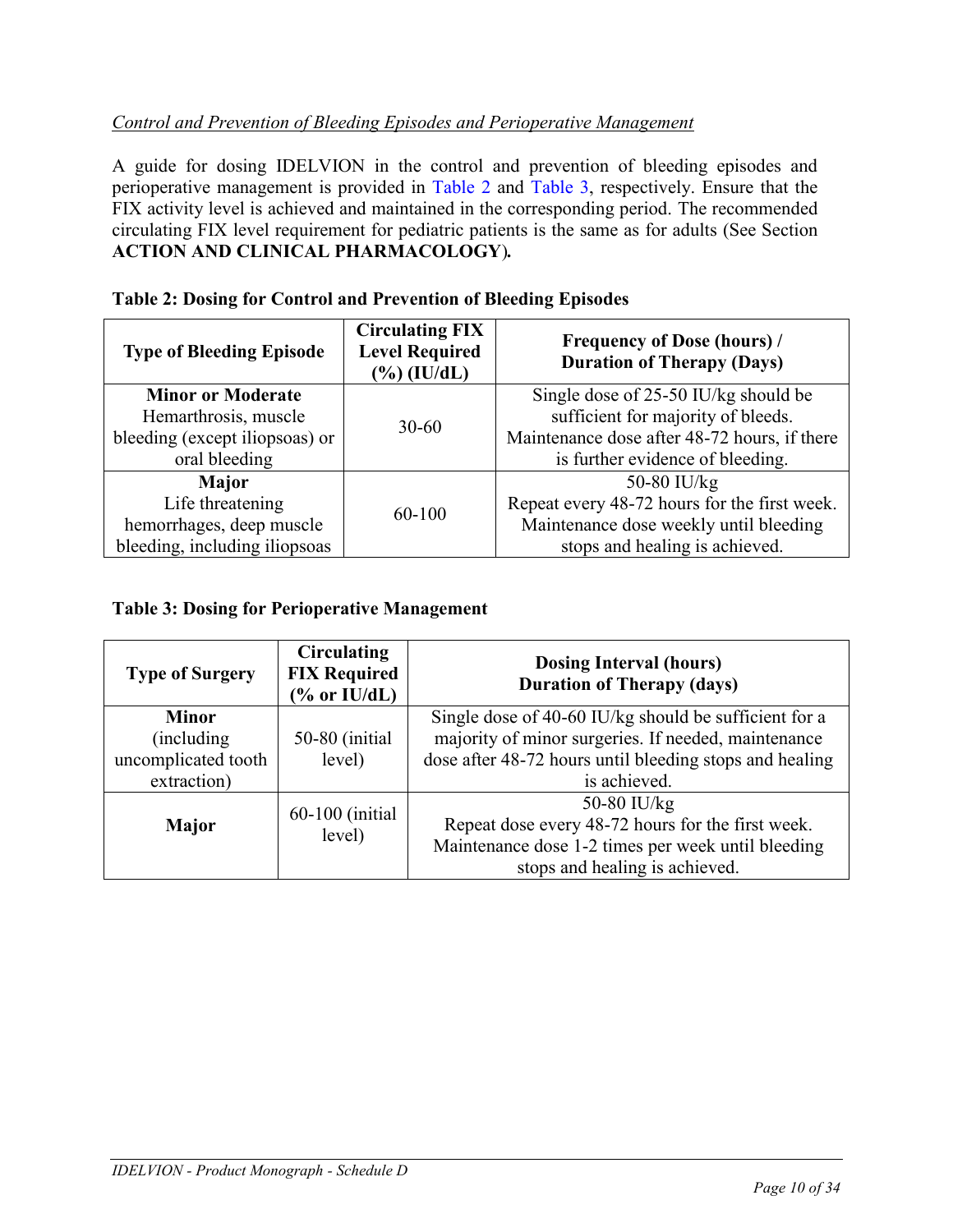# **Administration**

- Do not mix IDELVION with other medicinal products.
- Administer by intravenous injection. The rate of administration should be determined by the patient's comfort level.
- Use aseptic technique when administering IDELVION.
- Administer IDELVION at room temperature.
- For injection of IDELVION, the provided administration sets are recommended to be used because treatment failure can occur as a consequence of factor IX adsorption to the internal surface of some injection equipment.
- As with any coagulation product, care should be taken that no blood should enter the syringe, as there is the possibility of fibrin clot formation.
- IDELVION is for single use only. Following administration, discard any unused solution and all administration equipment in an appropriate manner as per local requirements.
- It is strongly recommended that every time that IDELVION is administered to a patient, the name and batch number of the product are recorded in order to maintain a link between the patient and the batch of the medicinal product.

# **Reconstitution**

- Reconstitute IDELVION using aseptic technique with diluent provided in the kit.
- Do not use IDELVION beyond the expiration date on the vial label and carton.
- Visually inspect the reconstituted solution for particulate matter and discoloration prior to administration. The solution should be a yellow to colorless clear liquid and free from visible particles. Do not use if discoloration or particulate matter is observed.

The procedures provided in [Table 4](#page-10-0) are general guidelines for the preparation and reconstitution of IDELVION.

# <span id="page-10-0"></span>**Table 4: IDELVION Reconstitution Instructions**

|   | Follow the steps below and use aseptic techniques to administer IDELVION.  |  |
|---|----------------------------------------------------------------------------|--|
| A | <b>PREPARATION</b>                                                         |  |
|   | Prepare the vials/ $Mix2Vial^{\circledR}$ and infusion supplies.           |  |
|   | Ensure that the diluent and IDELVION vials are at room temperature.        |  |
|   | Prepare syringes, infusion sets and other supplies for the administration. |  |
| B | RECONSTITUTION: follow these steps to reconstitute IDELVION                |  |
|   | <b>Clean Stoppers:</b>                                                     |  |
|   | Remove the flip caps from both vials (IDELVION and diluent). Wipe          |  |
|   | the rubber stoppers with an antiseptic and allow the rubber stopper to     |  |
|   | dry.                                                                       |  |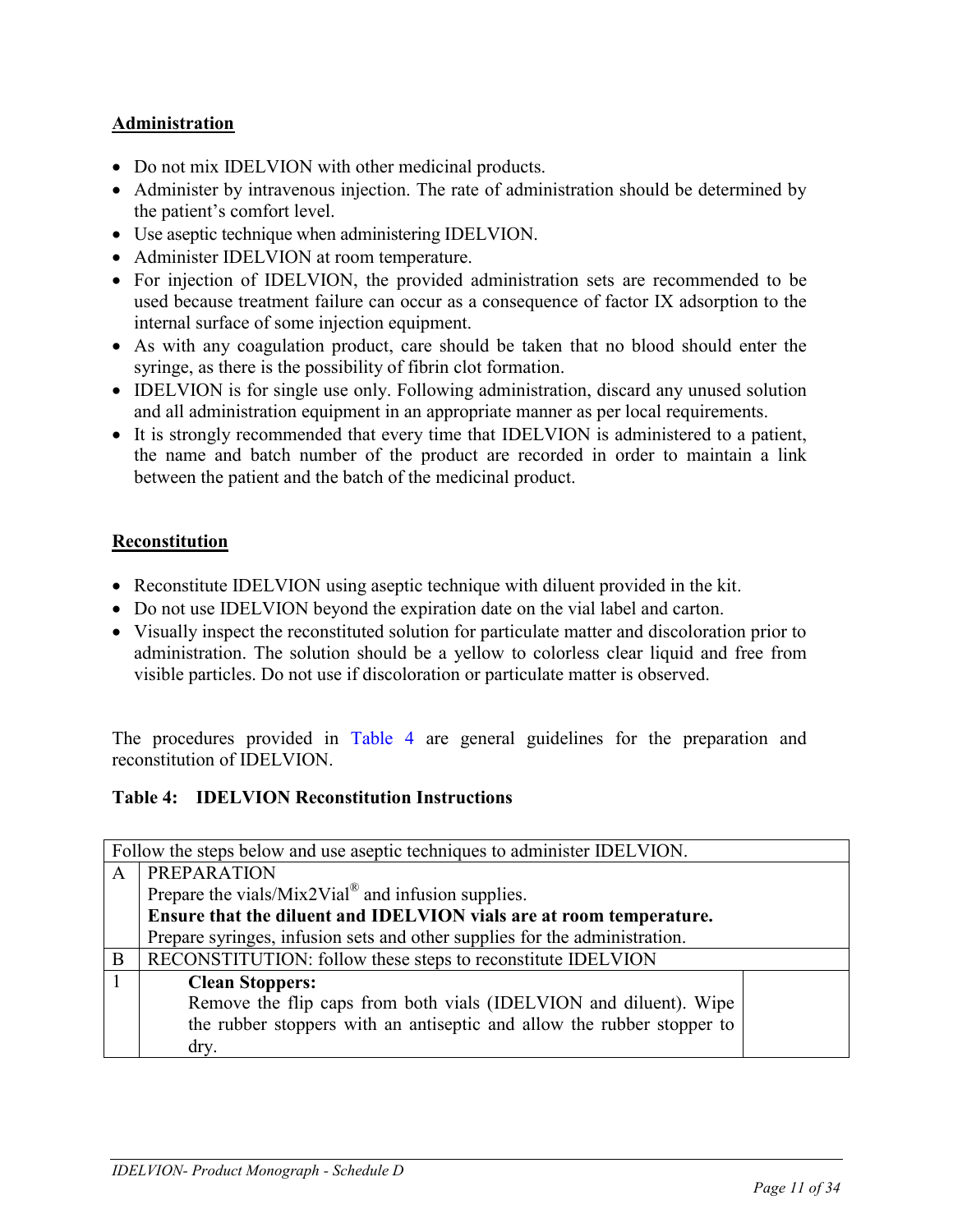| $\overline{2}$ | Open the Mix2Vial <sup>®</sup> package by peeling away the lid. To maintain<br>sterility, leave the Mix2Vial <sup>®</sup> set in its clear outer package.                                                                                                                                                                                                                                                  |  |
|----------------|------------------------------------------------------------------------------------------------------------------------------------------------------------------------------------------------------------------------------------------------------------------------------------------------------------------------------------------------------------------------------------------------------------|--|
| $\overline{3}$ | <b>Prepare Diluent Vial:</b><br>Place the diluent vial on an even flat surface and hold the vial tightly.<br>Grip the Mix2Vial <sup>®</sup> keeping it in the package. Push the plastic spike at<br>the blue end of the Mix2Vial <sup>®</sup> set firmly through the centre of the<br>diluent vial stopper.                                                                                                |  |
| 4              | Remove the Mix2Vial <sup>®</sup> packaging:<br>While holding the diluent vial, carefully remove the outer package from<br>the Mix2Vial <sup>®</sup> set. Make sure that you pull off only the package, not the<br>Mix2Vial <sup>®</sup> set.                                                                                                                                                               |  |
| 5              | <b>Transfer Diluent into IDELVION Vial:</b><br>Place the product vial on an even flat surface and hold the vial tight.<br>Invert the diluent vial with the Mix2Vial <sup>®</sup> set attached to it and push the<br>plastic spike of the clear end of the Mix2Vial <sup>®</sup> end firmly through the<br>stopper of the IDELVION vial. The diluent will transfer into the<br>IDELVION vial automatically. |  |
| 6              | <b>Dissolve IDELVION:</b><br>With the diluent and IDELVION vial still attached to the Mix2Vial <sup>®</sup> set,<br>gently swirl the IDELVION vial to ensure the product is fully dissolved.<br>Do not shake the vial.                                                                                                                                                                                     |  |
| $\tau$         | <b>Unscrew empty diluent (Blue) vial:</b><br>With one hand, grip the clear end of the Mix2Vial® set and with the<br>other hand grip the blue end of the $Mix2Vial^{\circledR}$ set and unscrew the set<br>into two pieces.                                                                                                                                                                                 |  |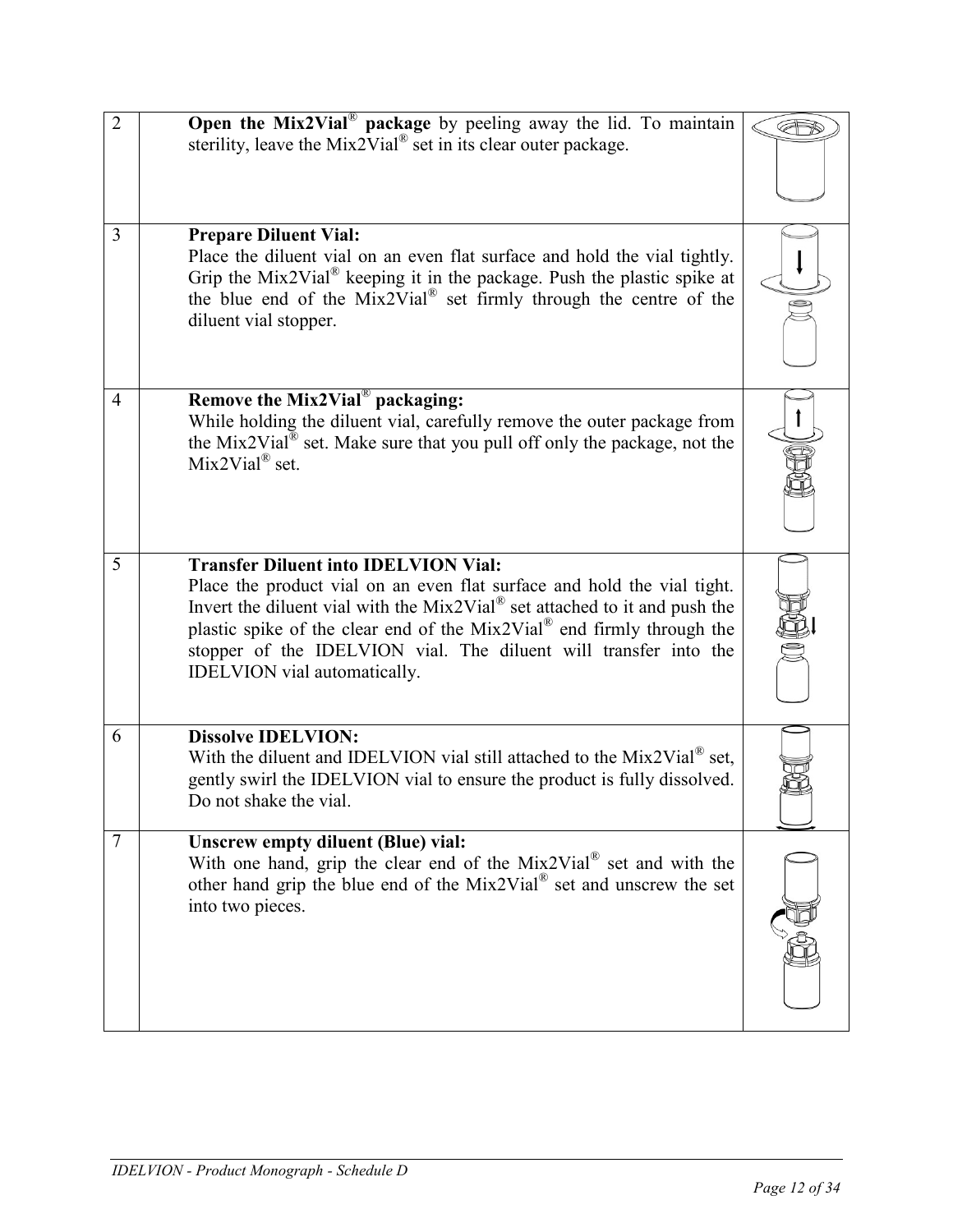| 8             | Load the syringe:<br>Draw air into an empty, sterile syringe. Use the syringe provided with<br>the product. With the IDELVION vial upright, screw the syringe to the<br>$Mix2Vial®$ set. Inject air into the product vial. While keeping the syringe<br>plunger pressed, invert the IDELVION vial and draw the solution into<br>the syringe by pulling the plunger back slowly.        |  |
|---------------|----------------------------------------------------------------------------------------------------------------------------------------------------------------------------------------------------------------------------------------------------------------------------------------------------------------------------------------------------------------------------------------|--|
| 9             | Prepare the administration set equipped with microbore tubing:<br>Once the solution has been transferred into the syringe, firmly grip the<br>barrel of the syringe (keeping the plunger facing down) and unscrew the<br>syringe from the Mix2Vial <sup>®</sup> set. Attach the syringe to the provided<br>infusion set or another suitable administration set.                        |  |
| 10            | After reconstitution, administration should begin promptly or within 3<br>hours.                                                                                                                                                                                                                                                                                                       |  |
| 11            | Use a separate, unused $Mix2Vial^{\circledast}$ transfer set for each product vial.                                                                                                                                                                                                                                                                                                    |  |
| $\mathcal{C}$ | <b>Administer IDELVION using aseptic technique:</b><br>• Thoroughly wash and dry hands.<br>• Locate vein.<br>• Clean the injection site using an antiseptic skin preparation. Allow each site to dry before<br>proceeding.<br>• Insert the needle into the vein.<br>• Check for proper placement of the needle.<br>• Inject IDELVION into the vein using a slow intravenous injection. |  |

# **OVERDOSAGE**

No symptoms of overdose with IDELVION have been reported.

For management of a suspected drug overdose, contact your regional Poison Control Centre.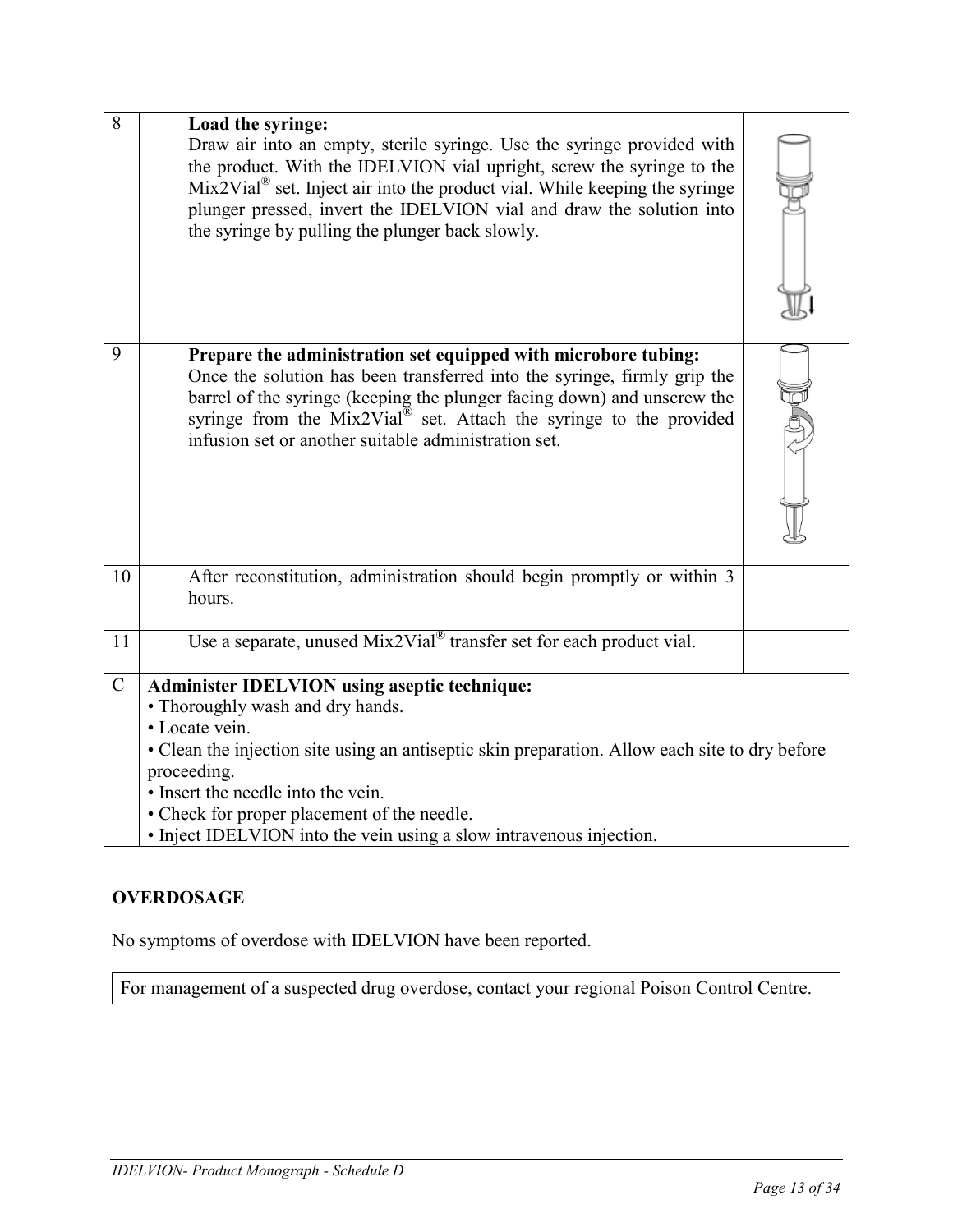# **ACTION AND CLINICAL PHARMACOLOGY1, 2**

# **Mechanism of Action**

IDELVION, Coagulation Factor IX (Recombinant), Albumin Fusion Protein (rIX-FP), is a recombinant fusion protein linking recombinant coagulation FIX with recombinant albumin that effectively replaces the missing coagulation FIX needed for hemostasis and provides for longer dose regimens. The prolongation of the half-life of IDELVION and the enhanced systemic exposure are achieved by fusion with recombinant albumin, which has a long intrinsic half-life. IDELVION remains intact in the circulation until FIX is activated, whereupon albumin is cleaved, releasing activated FIX (FIXa) when it is needed for coagulation. Albumin is a natural, inert carrier protein in plasma with a long half-life of approximately 20 days that is not involved in immune defense or immune response. Genetic fusion of recombinant coagulation FIX with albumin extends the half-life of FIX (See Sub-Section **Pharmacokinetics**)*.*

# **Pharmacodynamics**

Haemophilia B is a sex linked hereditary disorder of blood coagulation due to decreased levels of FIX and results in profuse bleeding into joints, muscles or internal organs, either spontaneously or as a result of accidental or surgical trauma. By replacement therapy the plasma levels of FIX is increased, thereby enabling a temporary correction of the factor deficiency and correction of the bleeding tendencies.

FIX is activated by factor VII/tissue factor complex in the extrinsic pathway as well as factor XIa in the intrinsic coagulation pathway. Activated FIX, in combination with activated factor VIII, activates factor X. This results ultimately in the conversion of prothrombin to thrombin. Thrombin then converts fibrinogen into fibrin and a clot can be formed. FIX activity is absent or greatly reduced in patients with haemophilia B and substitution therapy may be required.

The administration of IDELVION increases plasma levels of FIX, and can temporarily correct the coagulation defect in these patients.

# **Pharmacokinetics**

# **Adults (≥ 18 years)**

The pharmacokinetics of IDELVION were evaluated following an intravenous injection of a single dose of 25, 50 and 75 IU/kg. The PK parameters were based on plasma FIX activity measured by the one-stage clotting assay. Blood samples for PK analysis were collected prior to dosing and up to 336 hours (14 days) after dosing. The PK data demonstrate that rIX-FP has an improved PK profile in comparison to plasma-derived FIX (pdFIX) and rFIX products.

[Table 5](#page-14-0) provides the pharmacokinetic parameters following a single injection of 50 IU/kg of IDELVION.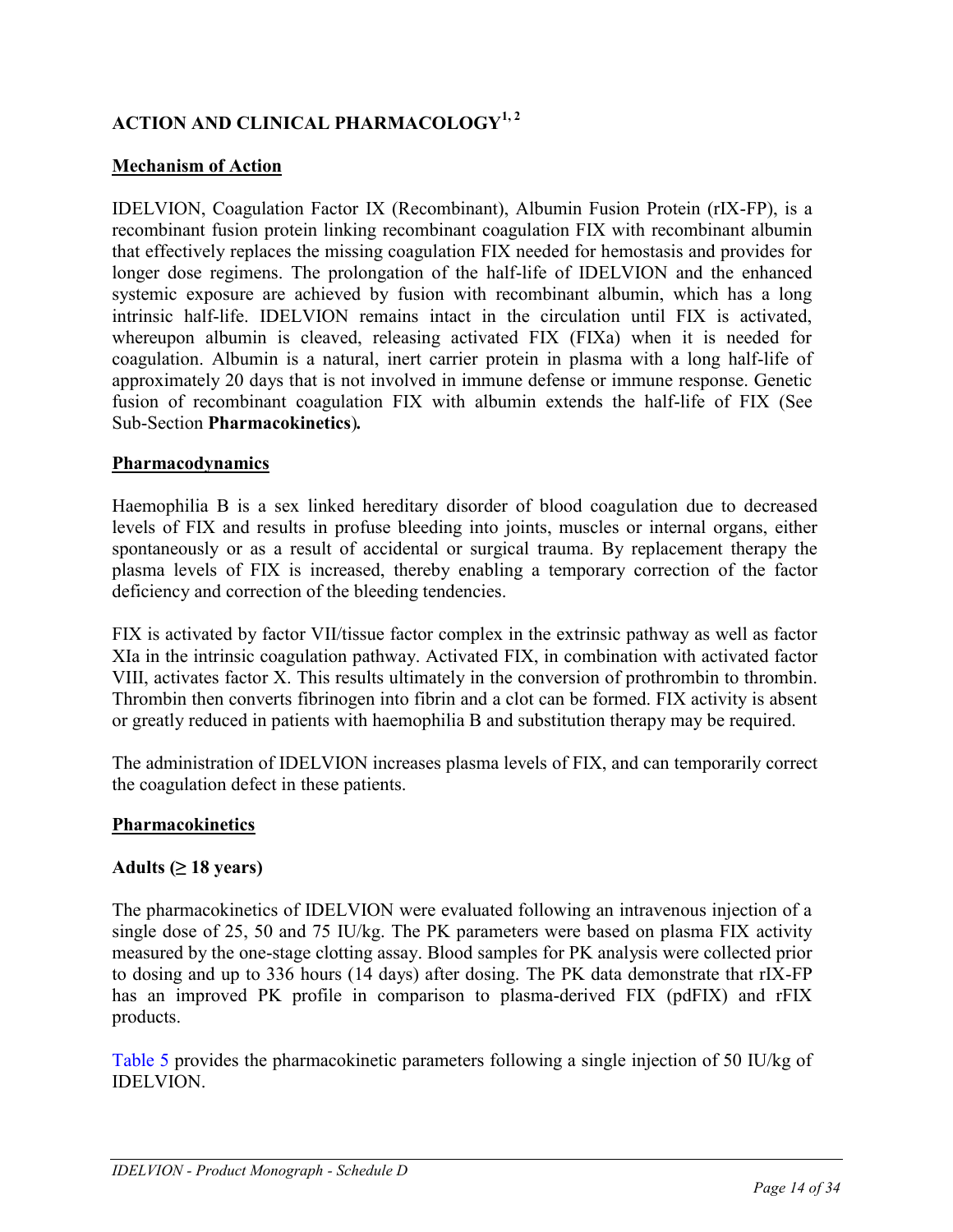| <b>PK Parameters</b>                     | rlX-FP 50 IU/kg<br>(N=47) |
|------------------------------------------|---------------------------|
| IR (IU/dL)/(IU/kg)                       | 1.30(23.8)                |
| $C_{\text{max}}$ (IU/dL)                 | 66.6 (26.7)               |
| $AUC_{0\text{-inf}}(h^*IU/dL)$           | 7482 (28.4)               |
| $t_{1/2}$ (h)                            | 104.2 (25.4)              |
| MRT(h)                                   | 142.8 (22.7)              |
| $CL$ (mL/h/kg)                           | 0.731(26.8)               |
| Vss (dL/kg)                              | 1.020(27.9)               |
| Time to 1% FIX Activity $(d)^a$          | 21.0                      |
| Time to 3% FIX Activity (d) <sup>a</sup> | 15.5                      |
| Time to 5% FIX Activity (d) <sup>a</sup> | 12.0                      |

<span id="page-14-0"></span>**Table 5: Pharmacokinetic Parameters (Arithmetic Mean, CV %) Following a Single Injection of 50 IU/kg of IDELVION**

 $a =$  Estimated time to median FIX activity maintained above the pre-specified  $\%$ 

IR = incremental recovery recorded 30 minutes after injection;  $\angle AUC =$  area under the FIX activity time curve; t<sub>1/2</sub> = half-life; MRT = mean residence time; CL = body weight adjusted clearance; Vss = body weight adjusted volume of distribution at steady-state.

In the pivotal trial, after a single dose of 50 IU/kg IDELVION has a prolonged circulating half-life, enlarged area under the FIX activity time curve, lower clearance and an increased incremental recovery. The mean (CV%) incremental recovery of IDELVION was 1.30 (23.8%) which is higher than that of the previous FIX product [pdFIX or rFIX; 1.00 (25.7%)]. Therefore, one IU/kg IDELVION provides a mean increase of 1.30 IU/dL in the circulating level of FIX.

Repeat PK assessment for up to 30 weeks demonstrated a stable pharmacokinetic profile and that incremental recovery was consistent over time.

The PK after a single dose of 75 IU/kg IDELVION was derived from 8 evaluable subjects. The mean FIX activity at Day 14 was 6.65%. The estimated time to 1% FIX activity is approximately 27 days after a single dose of 75 IU/kg IDELVION, based on population PK modeling simulations.

The PK after a single dose of 25 IU/kg IDELVION was derived from 7 evaluable subjects. The mean FIX activity at Day 14 was 2.97%. The estimated time to 1% FIX activity is approximately 16.5 days after a single dose of 25 IU/kg IDELVION, based on population PK modeling simulations.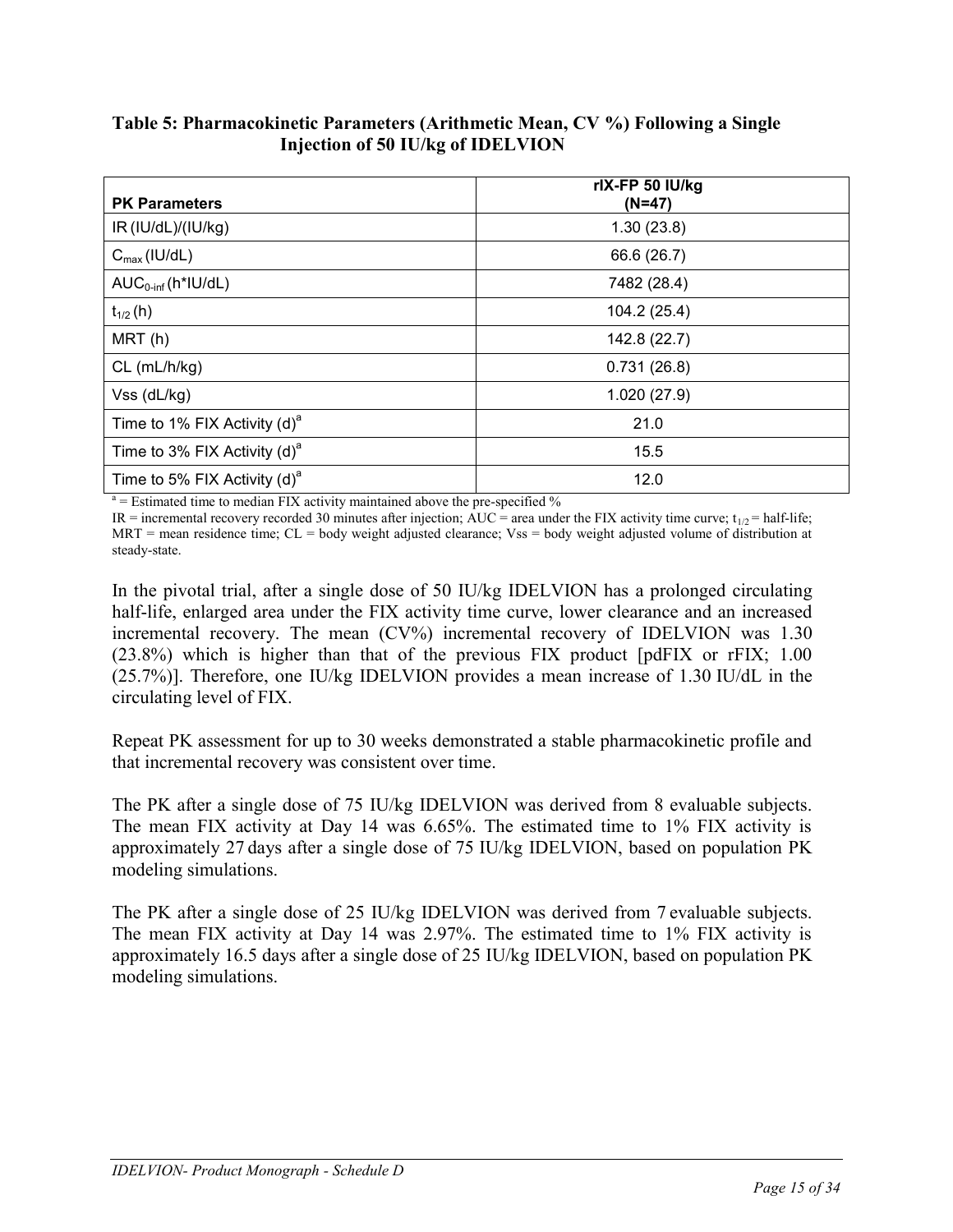# **PTPs (< 18 years)**

Pharmacokinetics parameters of rIX-FP were evaluated in 8 adolescents (12 to  $\leq$  18 years of age) and 27 children (1 to  $\leq$  12 years of age) in open-label, multi-centre studies following a 50 IU/kg intravenous injection of IDELVION. The PK samples were collected prior to dosing and at multiple time points up to 336 hours (14 days) after dosing.

[Table 6](#page-15-0) summarizes the PK parameters calculated from the pediatric data of 35 subjects 1 to < 18 years of age. These parameters were estimated based on the plasma FIX activity over time profile. Compared to adults, incremental recovery appeared to be slightly lower and body weight-adjusted clearance appeared to be higher in children.

<span id="page-15-0"></span>**Table 6: Comparison of Pharmacokinetic Parameters by Age Category (Arithmetic Mean, CV%) Following a Single Injection of 50 IU/kg of IDELVION**

| <b>PK</b> Parameters          | 1 to $<$ 12 years | 12 to $<$ 18 years |
|-------------------------------|-------------------|--------------------|
|                               | $(N=27)$          | $(N=8)$            |
| IR (IU/dL)/(IU/kg)            | 1.01(22.5)        | 1.11(27.7)         |
| $C_{\text{max}}(IU/dL)$       | 50.9(21.8)        | 55.3(28.1)         |
| $AUC_{0\text{-inf}}(h*IU/dL)$ | 4788 (31.3)       | 5347 (48.2)        |
| $t_{1/2}$ (h)                 | 91.0(17.7)        | 87.3 (35.7)        |
| MRT(h)                        | 125.8(17.4)       | 119(31.2)          |
| $CL$ (mL/h/kg)                | 1.13(27.1)        | 1.08(39.3)         |
| $Vss$ (dL/kg)                 | 1.38(21.0)        | 1.16(14.0)         |

IR = incremental recovery recorded 30 minutes after injection; AUC = area under the FIX activity time curve;  $t_{1/2}$  = half-life; MRT = mean residence time; CL = body weight adjusted clearance; Vss = body weight adjusted volume of distribution at steady-state.

# **STORAGE AND STABILITY**

- Store at  $+2$  °C to  $+25$ °C. Do not freeze.
- The shelf life of IDELVION is up to 36 months. Do not use beyond the expiration date on the IDELVION carton and vial labels.
- Store vial in original carton to protect from light.

**Product after reconstitution:** the product administration should begin promptly or within 3 hours.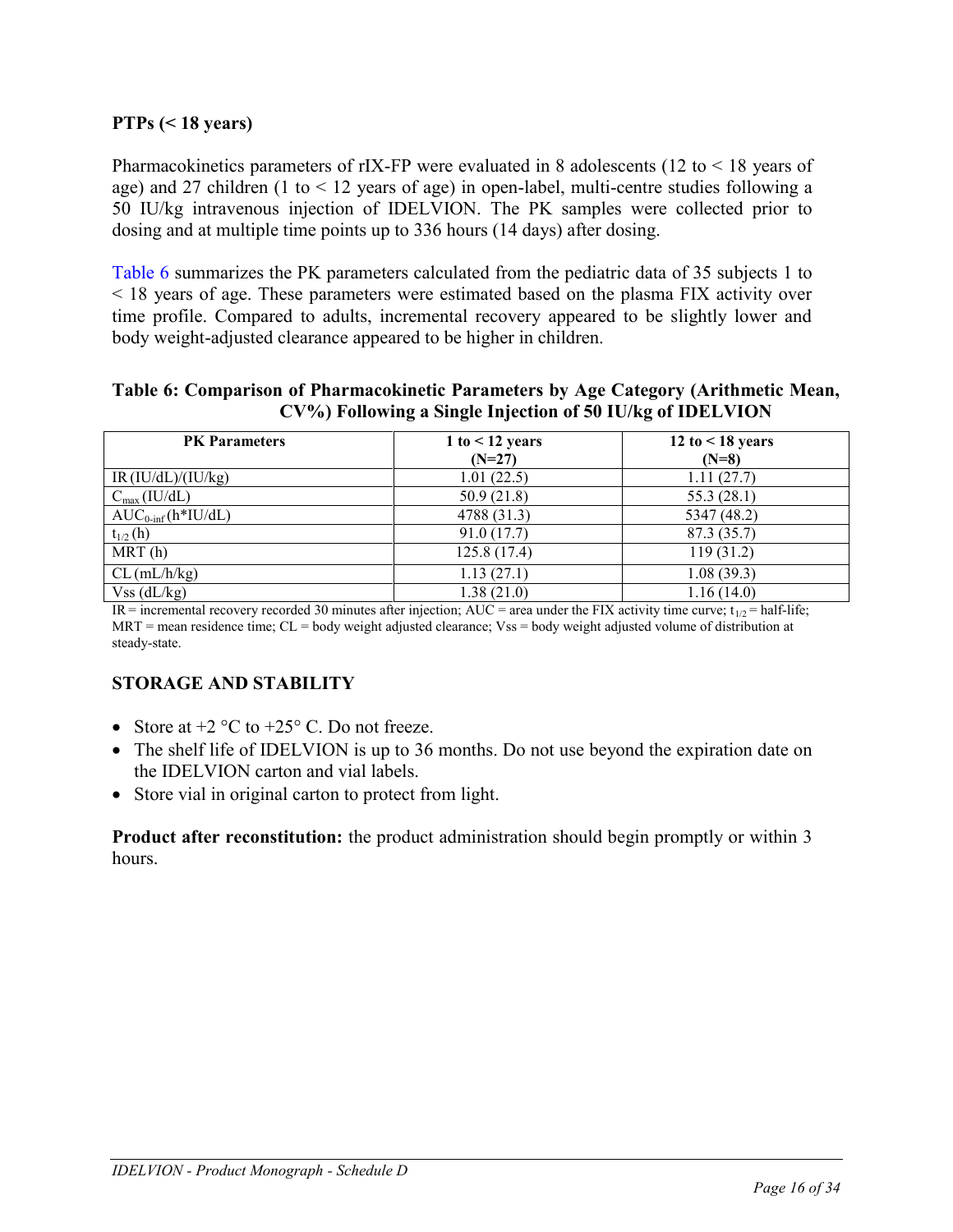# **DOSAGE FORMS, COMPOSITION AND PACKAGING**

IDELVION, Coagulation Factor IX (Recombinant), Albumin Fusion Protein (rIX-FP), is a preservative free, sterile, non-pyrogenic, lyophilized powder to be reconstituted with Sterile Water for Injection (SWFI) for intravenous injection. IDELVION is available in single-use vials containing actual FIX activity printed on the vial label and product carton, expressed in International Units (IU). Each vial contains nominally 250 IU, 500 IU, 1000 IU, or 2000 IU of IDELVION and must be reconstituted with the respective supplied volume of SWFI (diluent) listed in [Table 7:](#page-16-0)

| Lyophilized rIX-FP | Diluent Volume for | Concentration of |
|--------------------|--------------------|------------------|
| Format             | Reconstitution     | product once     |
|                    |                    | reconstituted    |
| 250 IU             | $2.5$ mL           | $100$ IU/mL      |
| 500 IU             | $2.5$ mL           | $200$ IU/mL      |
| 1000 IU            | $2.5$ mL           | $400$ IU/mL      |
| 2000 IU            | $5 \text{ mL}$     | $400$ IU/mL      |

#### <span id="page-16-0"></span>**Table 7: Reconstitution Diluent Volume**

The IDELVION package consists of 2 boxes.

The "*Product box*" contains one single-use product vial containing lyophilized Coagulation Factor IX (Recombinant), Albumin Fusion Protein (rIX-FP) and one vial of Sterile Water for Injection (Diluent).

The "*Device box*" contains one Mix2Vial<sup>®</sup> filter transfer set, one syringe, and one infusion set.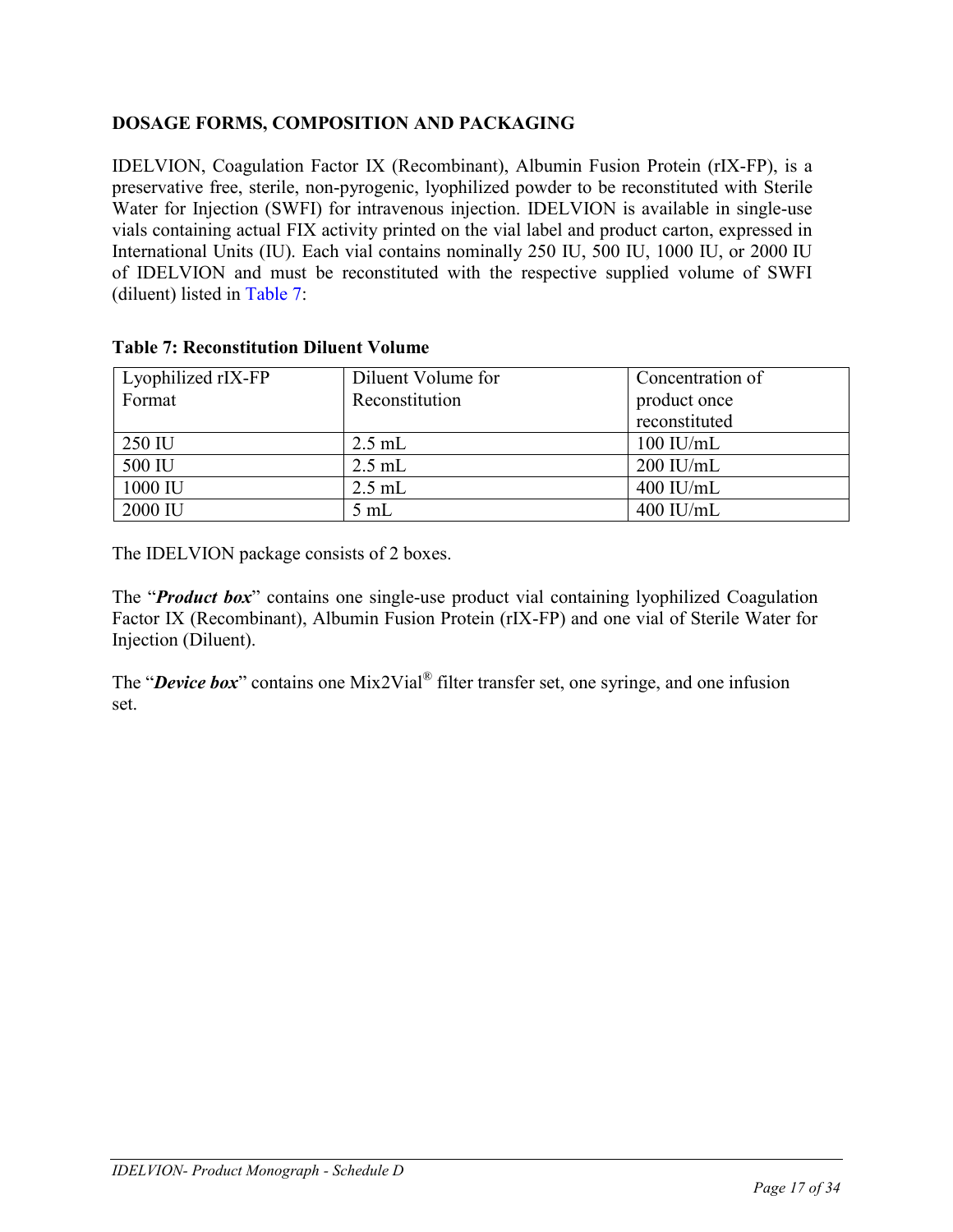After reconstitution of the lyophilized powder, all dosage strengths yield a clear, yellow to colorless solution. The concentrations of excipients based on the presentation are summarized in [Table 8.](#page-17-0)

<span id="page-17-0"></span>

|  |                         |  | Table 8: Excipients within each nominal composition of IDELVION following |  |  |
|--|-------------------------|--|---------------------------------------------------------------------------|--|--|
|  | reconstitution with WFI |  |                                                                           |  |  |

| <b>Excipient</b>   | <b>Nominal Composition after Reconstitution with WFI</b> |                      |                     |                     |
|--------------------|----------------------------------------------------------|----------------------|---------------------|---------------------|
|                    | 250 IU vial                                              | 500 IU vial          | <b>1000 IU vial</b> | <b>2000 IU vial</b> |
| Tri-sodium citrate | $6.5 \text{ mg/mL}$                                      | $6.5 \text{ mg/mL}$  | $6.5 \text{ mg/mL}$ | $6.5 \text{ mg/mL}$ |
| Polysorbate 80     | $0.06$ mg/mL                                             | $0.12 \text{ mg/mL}$ | $0.24$ mg/mL        | $0.24$ mg/mL        |
| Mannitol           | $18 \text{ mg/mL}$                                       | $29 \text{ mg/mL}$   | $29 \text{ mg/mL}$  | $29 \text{ mg/mL}$  |
| Sucrose            | $7 \text{ mg/mL}$                                        | $12 \text{ mg/mL}$   | $12 \text{ mg/mL}$  | $12 \text{ mg/mL}$  |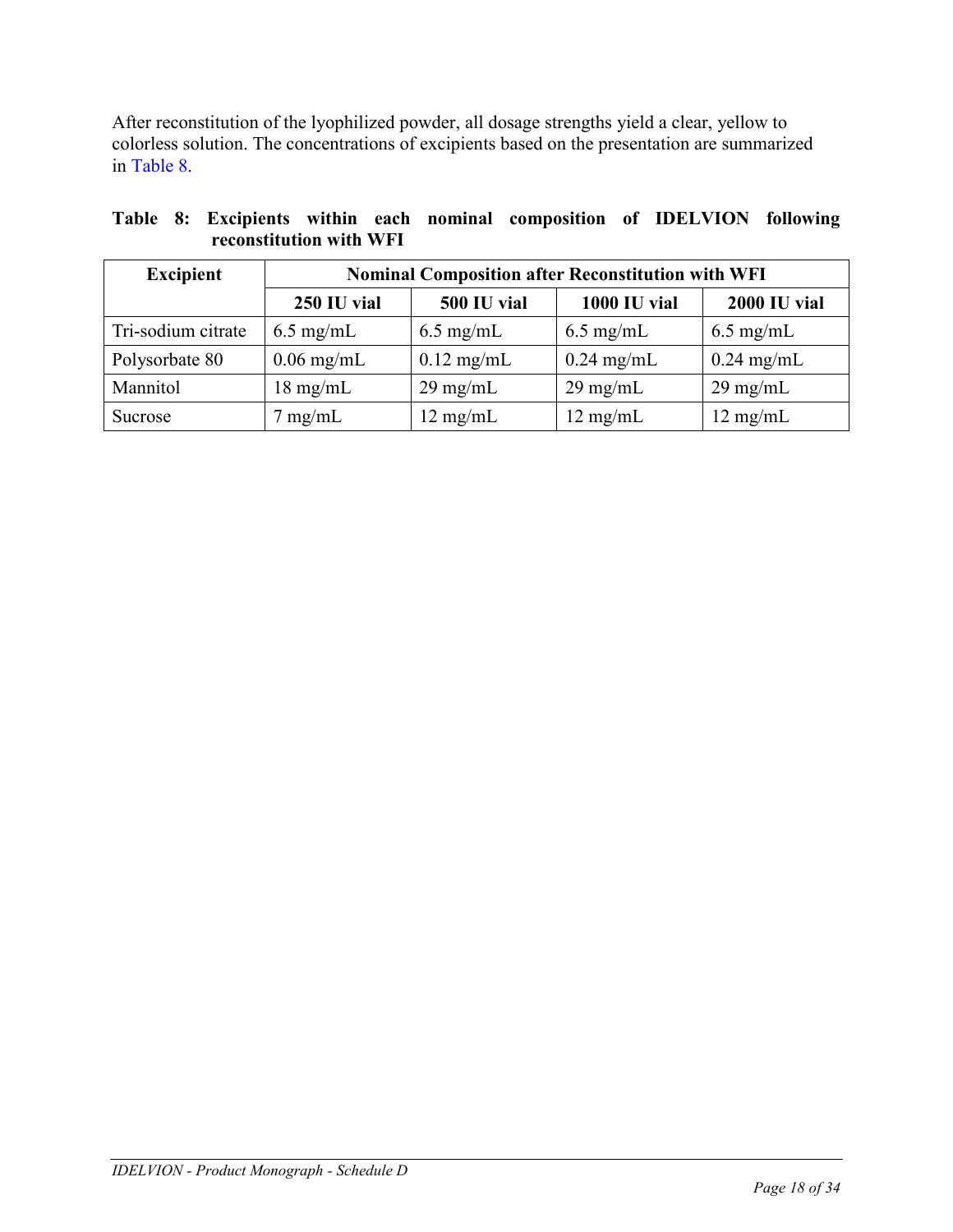# **PART II: SCIENTIFIC INFORMATION**

# **PHARMACEUTICAL INFORMATION**

#### **Drug Substance**

Proper name: Coagulation Factor IX (Recombinant), Albumin Fusion Protein (rIX-FP)

Chemical name: Albutrepenonacog Alfa

Molecular formula and molecular mass: Full length rIX-FP is expressed as a single chain glycopeptide of 1018 amino acids with a molecular weight of ~125 kDa.

Structural formula: The primary amino acid sequence is comparable to the most prevalent Thr148 allelic form of native FIX. rIX-FP was generated by the genetic fusion of recombinant human albumin to recombinant FIX. FIX complementary DNA (cDNA) was joined to human albumin cDNA by a FIX-derived cleavable linker sequence extended by an N-terminal proline residue.



Physicochemical properties: The purified drug substance is a yellow to colorless solution that is visibly free of particulates. It is produced to have a minimum concentration of 8 mg/mL protein with a specific activity no less than 53 IU/mg.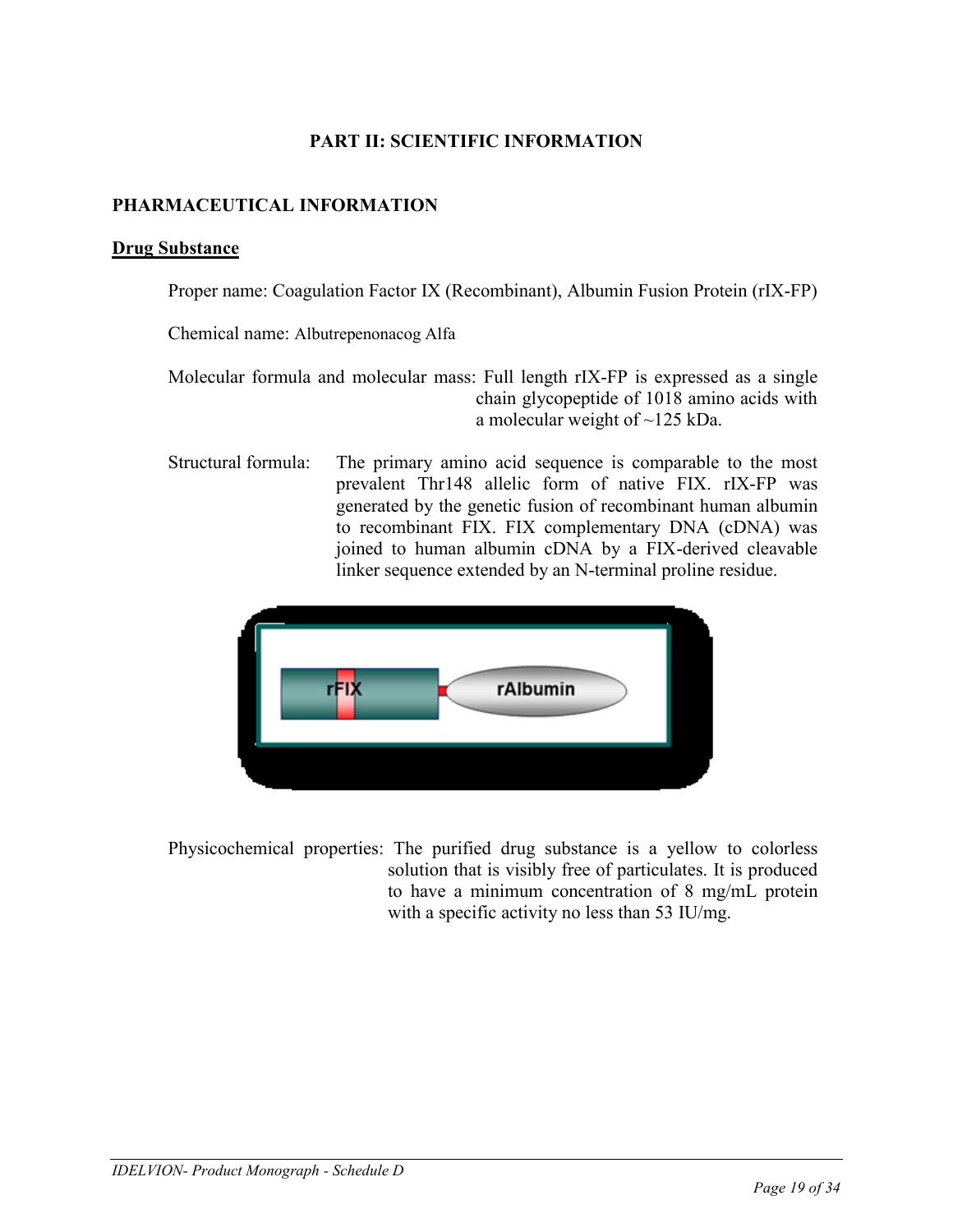# **Product Characteristics**

IDELVION, Coagulation Factor IX (Recombinant), Albumin Fusion Protein (rIX-FP), is a long acting purified protein produced by recombinant DNA technology, generated by the genetic fusion of recombinant albumin to recombinant coagulation Factor IX (rFIX). The genetic fusion of the cDNA of human albumin to the cDNA of human coagulation Factor IX (FIX) enables the protein to be produced as a single recombinant protein and assures product homogeneity by avoiding chemical conjugation. The rFIX portion is identical to the Thr148 allelic form of plasma-derived FIX. The cleavable linker between the rFIX and albumin molecules is derived from the endogenous activation peptide in native FIX. rIX-FP remains intact in the circulation until FIX is activated, whereupon albumin is cleaved off, releasing activated FIX (FIXa) only when it is needed for coagulation.

No human or animal proteins are added during any stage of manufacturing or formulation of IDELVION. IDELVION is a glycoprotein consisting of 1018 amino acids secreted by a genetically engineered Chinese Hamster ovary (CHO) cell line. The CHO cell line secretes rIX-FP into a chemically defined, cell culture medium that does not contain hormones with the exception of recombinant human insulin, and the rIX-FP is purified by a chromatography purification process that does not require a monoclonal antibody step. The linker is derived from the actual activation peptide in native FIX. rIX-FP remains intact in the circulation until initiation of the coagulation cascade. The normal activation mechanism cleaves the albumin moiety simultaneously releasing albumin and activating FIX to facilitate coagulation. The manufacturing process includes three validated virus reduction steps. Two of these validated reduction steps are dedicated, namely solvent/detergent treatment and virus removal by filtration (nanofiltration).

The potency in International Units (IU) is determined using an in vitro activated partial thromboplastin time (aPTT)-based one-stage clotting assay calibrated against the World Health Organization (WHO) International Standard for FIX concentrate.

# **Viral Inactivation**

The manufacturing process has two dedicated, orthogonal virus reduction steps including nanofiltration.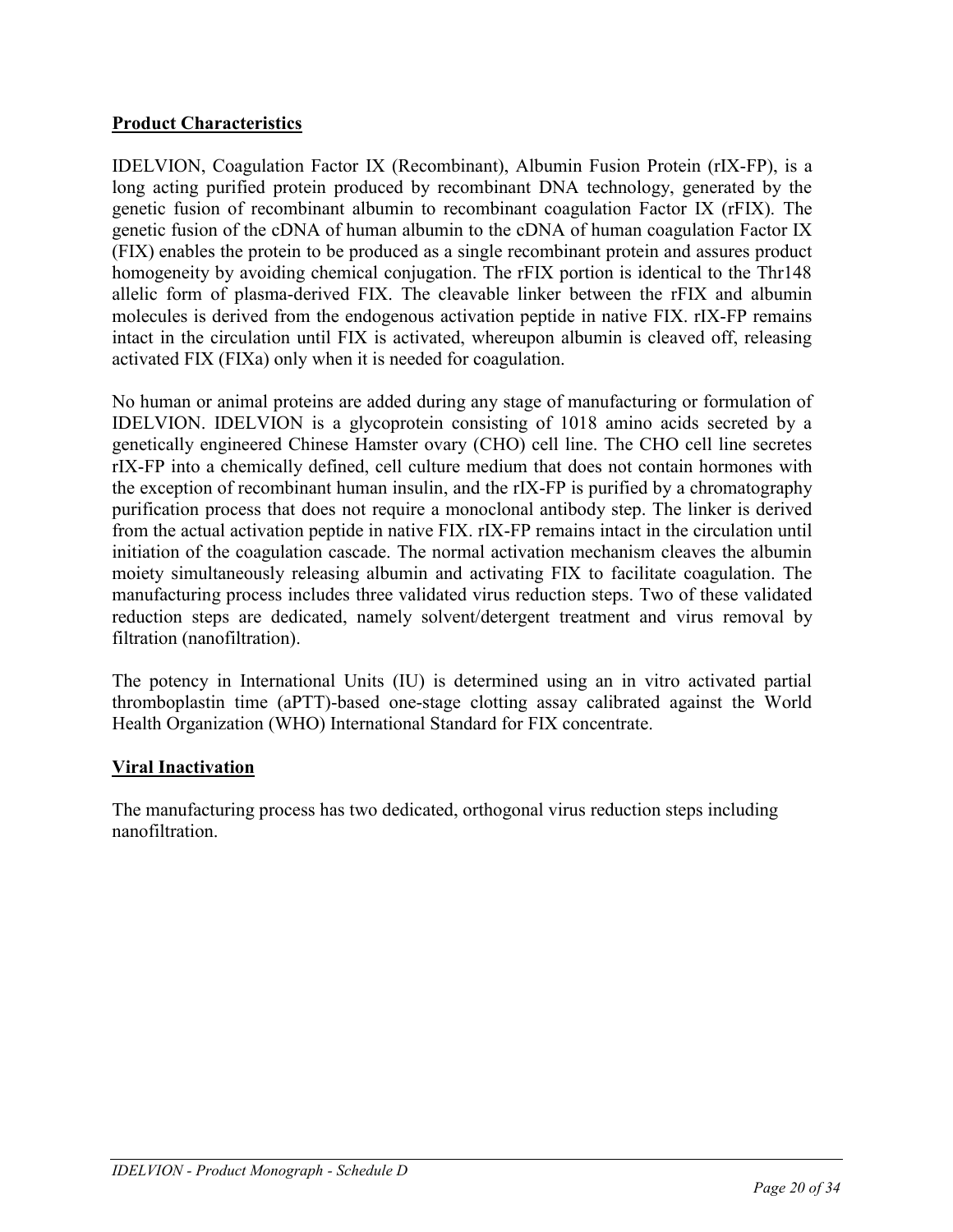# **CLINICAL TRIALS1, <sup>2</sup>**

# **Study demographics and trial design**

The efficacy, PK and safety of IDELVION, Coagulation Factor IX (Recombinant), Albumin Fusion Protein (rIX-FP), has been evaluated in a prospective, open-label, multicentre clinical study that compared episodic (on-demand) treatment to weekly routine prophylaxis; compared weekly routine prophylaxis to every 10 or 14 day routine prophylaxis; determined hemostatic efficacy in the treatment of bleeding episodes; and determined hemostatic efficacy during perioperative management of subjects undergoing surgical procedures. PK of IDELVION was evaluated in all subjects in the pivotal study, except those who completed a PK assessment in a prior study.

A total of 63 male PTPs with severe hemophilia B  $( \leq 2\%$  endogenous FIX activity), between 12 and 61 years of age (median 30 years) received IDELVION for up to 27 months. Forty subjects in the prophylaxis arm received weekly routine prophylaxis at an initial dose of 35-50 IU/kg, with median dose of 40 IU/kg of IDELVION at the end of the weekly prophylaxis period. Twenty-six out of 40 subjects in the prophylaxis arm subsequently crossed-over to every 10 or 14 day routine prophylaxis and received 50-75 IU/kg of IDELVION after approximately 26 weeks of weekly prophylaxis. Twenty-three subjects in the on-demand arm received IDELVION as needed for the treatment of bleeding episodes, 19 subjects subsequently crossed-over to weekly prophylaxis after approximately 26 weeks of episodic treatment. If a subject required a surgical procedure during the study, the subject could be enrolled in the surgical substudy.

# **Routine Prophylaxis**

Based on a matched pairs design, the median percent reduction in the number of spontaneous bleeds per year (annualized spontaneous bleeding rate, (AsBR)) with IDELVION prophylaxis compared to on-demand was 100% (IQR 90.5%, 100%). A comparison of the AsBRs and Annualized Bleeding Rates (ABRs) in 19 subjects evaluable for efficacy is summarized in [Table 9.](#page-21-0)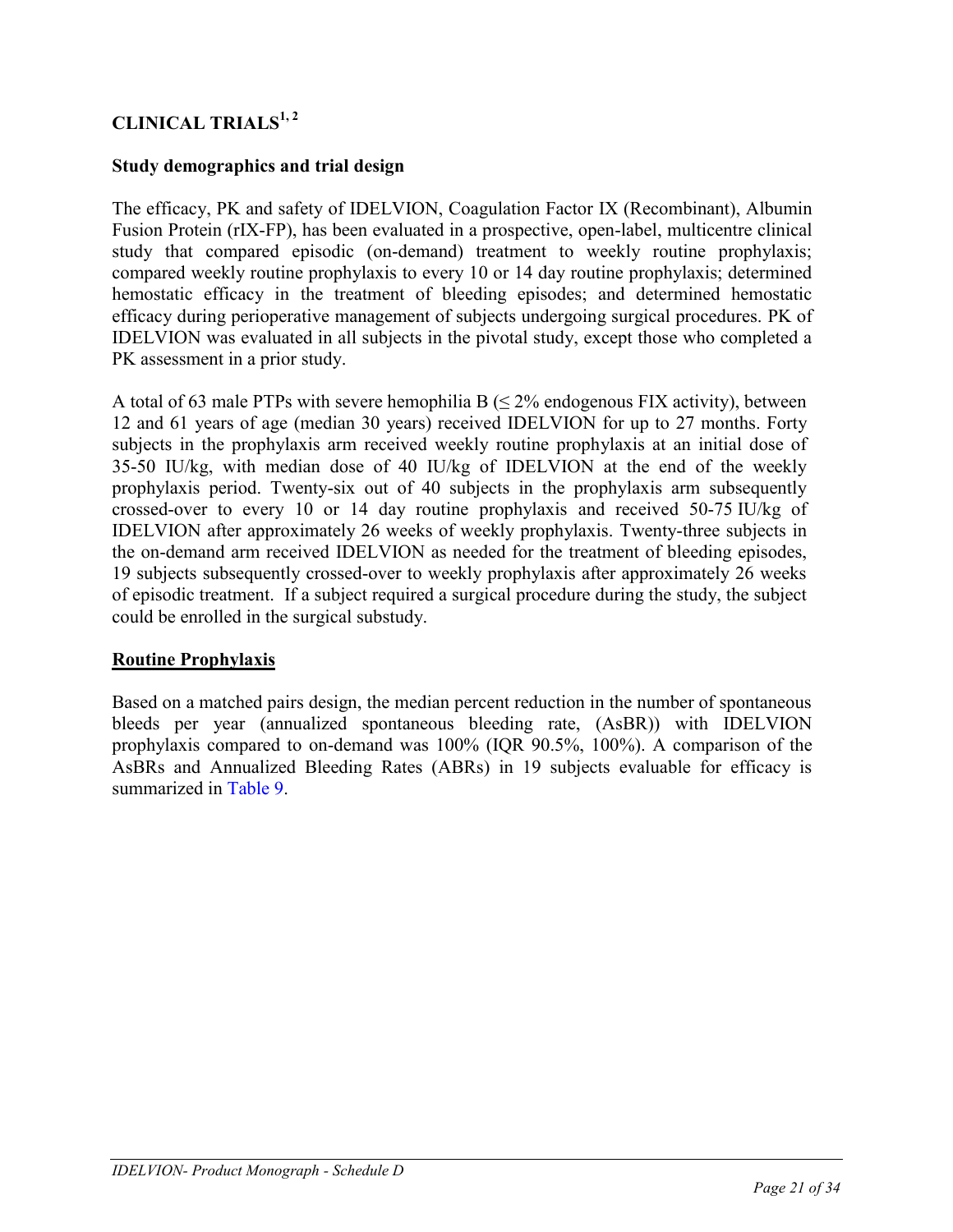| <b>Bleeding</b><br>episode<br>etiology | <b>On-demand</b><br>$(n=19)^*$ | Weekly<br>Prophylaxis<br>$(n=19)^*$ | <b>Percent Reduction in</b><br><b>ABR</b> with<br>prophylaxis<br>$(n=19)^*$ |
|----------------------------------------|--------------------------------|-------------------------------------|-----------------------------------------------------------------------------|
| <b>Spontaneous</b>                     |                                |                                     |                                                                             |
| Mean $(SD)$                            | 14.57 (8.421)                  | 0.73(1.171)                         | 95.96 (5.539)                                                               |
| Median                                 | 15.43                          | $\theta$                            | 100                                                                         |
| <b>IQR</b>                             | 7.98, 17.96                    | 0, 0.96                             | 90.5, 100                                                                   |
| Range                                  | 2.0, 39.5                      | 0, 4.2                              | 82.8, 100                                                                   |
| <b>Total</b>                           |                                |                                     |                                                                             |
| Mean $(SD)$                            | 20.78 (9.194)                  | 2.87(4.814)                         | 88.80 (17.762)                                                              |
| Median                                 | 19.22                          | 1.58                                | 90.94                                                                       |
| <b>IQR</b>                             | 16.70, 25.84                   | 0, 4.06                             | 81.19, 100                                                                  |
| Range                                  | 2.0, 46.1                      | 0, 21.1                             | 54.3, 100                                                                   |

<span id="page-21-0"></span>**Table 9: Comparison of Annualized Bleeding Rates (ABR)**

\* Based on matched pairs design

 $IQR =$  interquartile range, defined for 25th percentile and 75th percentile;  $SD =$  standard deviation; Subjects evaluable for efficacy are subjects who received at least one dose of on-demand treatment, and one dose of prophylaxis treatment.

Based on matched pairs design for spontaneous ABRs, both 7 day prophylaxis and 14 day prophylaxis regimens with IDELVION were demonstrated to be effective. The spontaneous ABRs in subjects on weekly and 14-day prophylaxis are summarized in [Table 10.](#page-21-1)

<span id="page-21-1"></span>

|  | Table 10: Comparison of Annualized Bleeding Rate by Prophylaxis Regimen |  |  |  |  |
|--|-------------------------------------------------------------------------|--|--|--|--|

| <b>Bleeding Episode</b><br><b>Etiology</b> | <b>Weekly Routine Prophylaxis</b><br>$(n=21)^{*}$ | 14-day Prophylaxis<br>$(n=21)^*$ |
|--------------------------------------------|---------------------------------------------------|----------------------------------|
| <b>Spontaneous</b>                         |                                                   |                                  |
| Mean $(SD)$                                | 0.28(1.010)                                       | 1.07(2.114)                      |
| Median                                     |                                                   |                                  |
| <b>IQR</b>                                 | 0, 0                                              | 0, 1.00                          |
| Range                                      | 0, 4.5                                            | 0, 7.3                           |

\* Based on a matched pairs design

 $IQR =$  interquartile range;  $SD =$  Standard deviation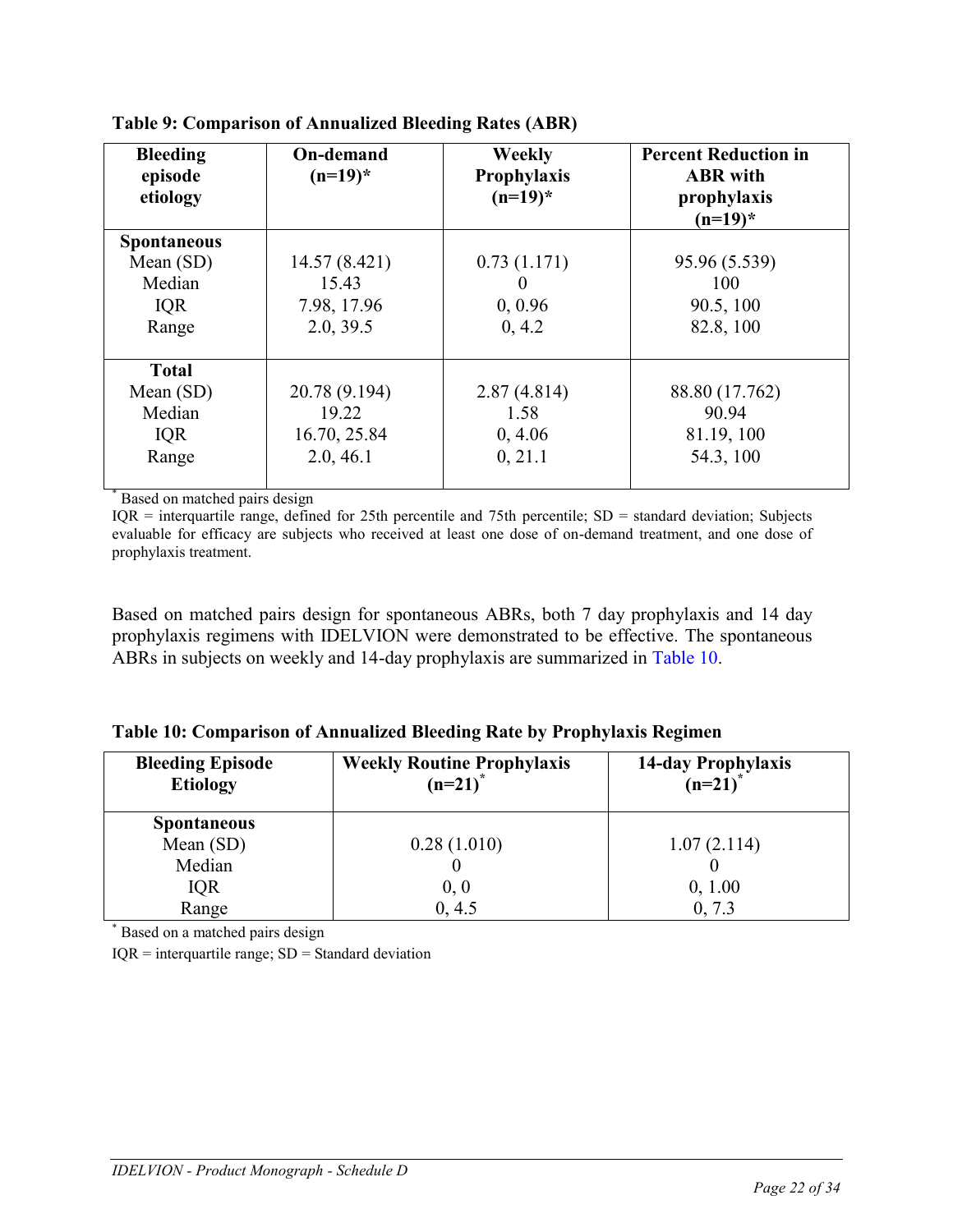# **Treatment of Bleeding Episodes**

A total of 358 bleeding events were treated with IDELVION; 93.6% of bleeds were resolved with one injection and 98.6% with no more than two injections. Assessment of response to each injection was recorded in an eDiary by subjects at 24 hours after treatment. Overall treatment efficacy was assessment for each bleeding episode by the investigator based on a 4-point scale.

Efficacy in control of bleeding episodes is summarized in [Table 11.](#page-22-0)

| Number of Bleeding Episodes Requiring Treatment ( $n = 358$ ) |            |  |  |  |
|---------------------------------------------------------------|------------|--|--|--|
| Number of injections to treat bleeding episodes               |            |  |  |  |
| 1 injection, $n$ (%)                                          | 335(93.6)  |  |  |  |
| 2 injections, $n$ $\frac{6}{6}$                               | 18(5.0)    |  |  |  |
| 1 or 2 injections, $n$ (%)                                    | 353 (98.6) |  |  |  |
| $>2$ injections, n $(\frac{6}{6})$                            | 5(1.4)     |  |  |  |
| <b>Assessment of Efficacy*</b>                                |            |  |  |  |
| Excellent or Good efficacy, $n$ (%)                           | 337(94.1)  |  |  |  |
| Moderate efficacy, $n$ $(\%)$                                 | 9(2.5)     |  |  |  |
| Poor/no response, $n$ (%)                                     | (0.3)      |  |  |  |

# <span id="page-22-0"></span>**Table 11: Efficacy\* in Control of Bleeding**

\* Excellent: Pain relief and/or unequivocal improvement in objective signs of bleeding and no additional infusion required in order to achieve hemostasis; Good: Definite pain relief and/or improvement in signs of bleeding at approximately 8 hours after the first infusion, but may require a second infusion; Moderate: Probable or slight beneficial effect, and requires more than two infusions to achieve hemostasis; Poor/no response: No improvement at all or condition worsens, additional hemostatic intervention is required. Responses evaluated at approximately 24 hours after treatment.

# **Perioperative Management**

In three clinical studies, 7 subjects received IDELVION for perioperative management in 9 surgical procedures. Dose was individualized based on subject's PK and clinical response to treatment at the investigator's discretion. The efficacy analysis of IDELVION in perioperative management included 7 surgeries in 5 PTPs between 12 and 61 years of age undergoing major or minor surgical procedure, including dental surgeries. The nine surgical procedures included a double mastectomy, 2 knee replacements, a hemorrhoidectomy, a rhinoplasty and 3 complicated and 1 uncomplicated dental surgeries. Two of the 4 dental surgeries were performed in children < 12 years.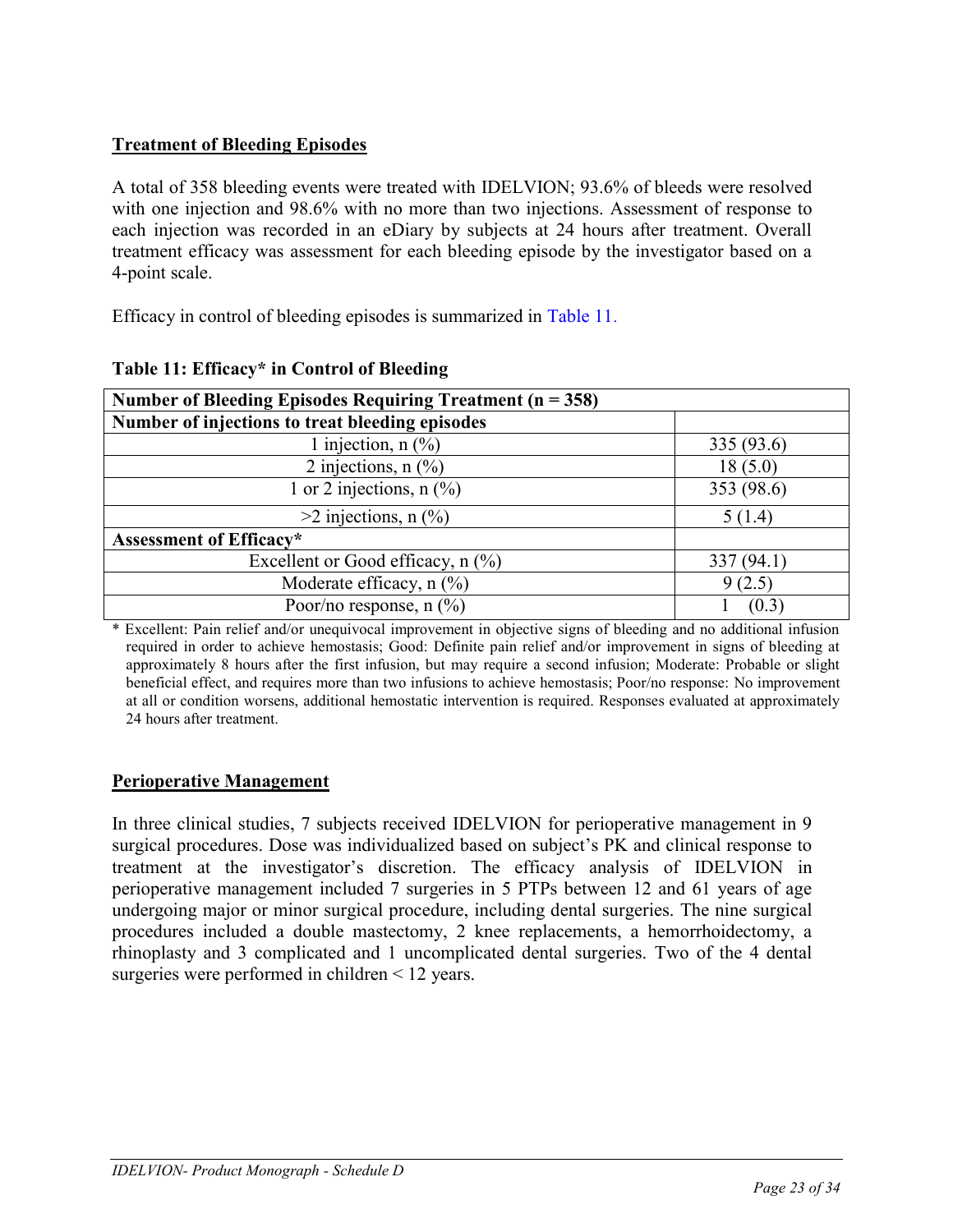Perioperative FIX replacement with IDELVION was by intravenous bolus injection only. The safety of continuous infusion was not evaluated. Hemostasis was assessed by the investigator/surgeon at wound closure (intraoperative assessment), 72 hours after surgery or at hospital discharge and at the end of the surgical substudy using a 4 point-scale of excellent, good, fair and none. The nine surgeries included in the intraoperative assessment of hemostatic response was rated as excellent  $(n = 8)$ . One patient was not rated post-dental extraction. At 72 hours or hospital discharge 7/9 had a rating of "excellent" and 2/9 had a rating of "good". There was no clinical evidence of thrombotic complications in any of the subjects.

# **DETAILED PHARMACOLOGY**

### See Section **ACTION AND CLINICAL PHARMACOLOGY***.*

# **MICROBIOLOGY**

Not applicable.

# **TOXICOLOGY**

The toxicological program included studies after single or repeated bolus dosing in rodent and non-rodent species. Rats and monkeys were selected as they represent the standard animals for these types of toxicological investigations and rIX-FP was shown to be pharmacologically active in these species.

A single intravenous bolus injection of rIX-FP at doses up to 500 IU/kg was well tolerated in cynomolgus monkeys and rats with no toxicologically significant changes. The No Observed Adverse Effect Level (NOAEL) was considered to be 500 IU/kg for both species.

The repeat-dose studies (28 days) reflect the clinical practice of multiple treatments for hemophilia B patients. Due to the expected immune response against the heterologous human protein, an interim sacrifice was carried out at Day 6. Overall, administration of rIX-FP by intravenous injections on 28 consecutive days at doses up to 500 IU/kg/day was well tolerated in the rat with no findings indicative of adverse toxicity and a NOAEL of 500 IU/kg was considered under the conditions of this study.

The same was observed following repeated dosing in cynomolgus monkeys leading to a NOAEL of 500 IU/kg.

To evaluate the potential genotoxicity risk, two *in vitro* studies were performed with rIX-FP, i.e. the bacterial reverse mutation test (Ames test) and the chromosome aberration test in human lymphocytes. Both assays showed no evidence of mutagenic activity.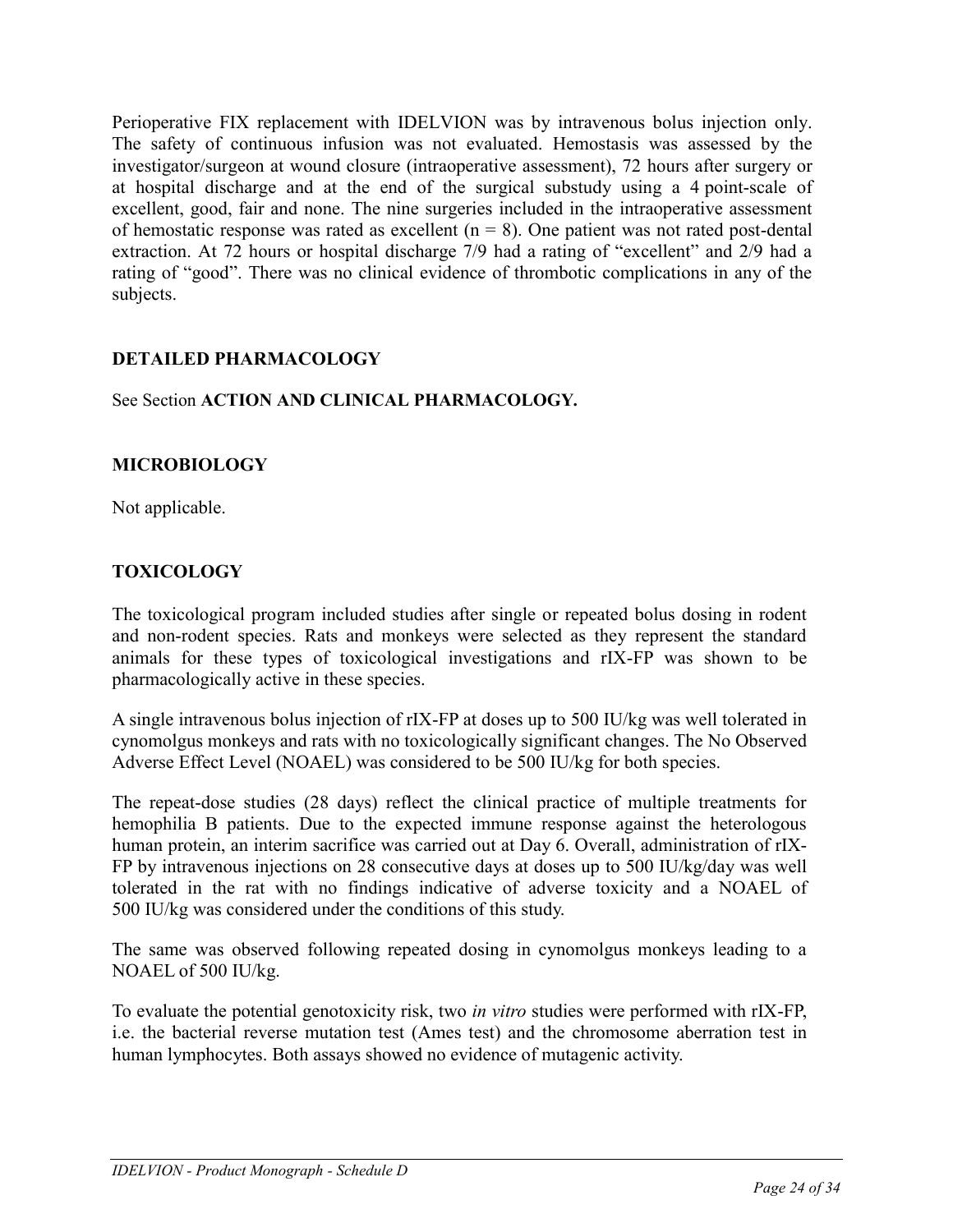Local tolerance investigations were included in the single-dose and repeat-dose toxicity studies in rats and monkeys. Furthermore, a separate local tolerance study was performed in rabbits with no local or systemic signs of reaction to treatment leading to the overall conclusion that rIX-FP was locally well tolerated following repeated intravenous bolus injections in the rat and cynomolgus monkey and following a single intravenous, intraarterial and perivenous administration to rabbits.

The thrombogenic potential of rIX-FP was evaluated using a modified Wessler stasis model in rabbits, a standard model to investigate thrombogenicity. There was no indication of thrombogenic activity at the three doses of rIX-FP tested, i.e. 75 IU/kg, 150 IU/kg and 500 IU/kg.

Nonclinical studies evaluating the carcinogenic potential of rIX-FP have not been conducted.

Animal reproductive and developmental toxicity studies were also not conducted with rIX-FP. However, no adverse effects on reproductive organs were observed by macroscopic and microscopic pathological investigations in repeated dose toxicity studies.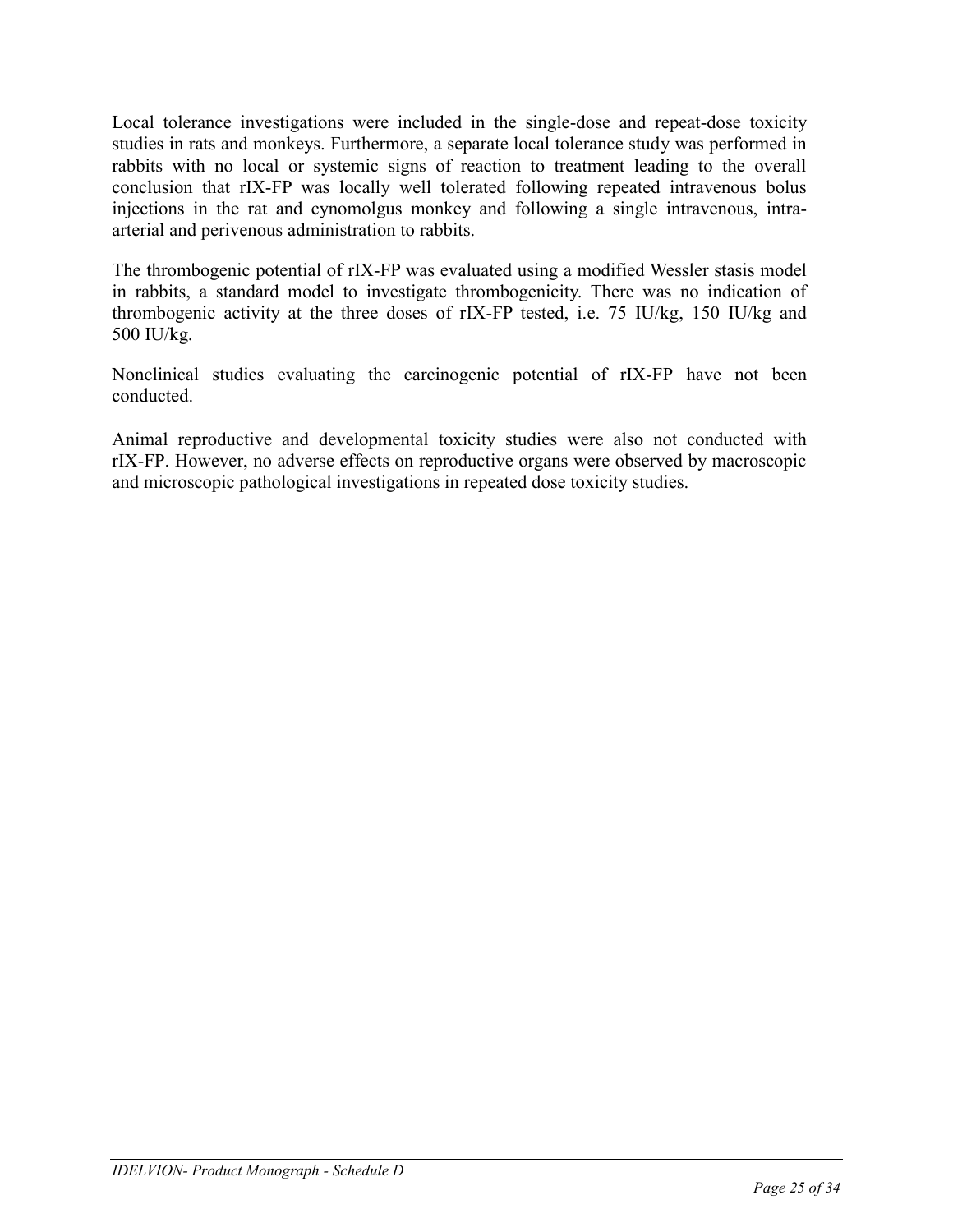# **REFERENCES**

- 1. [Santagostino E,](http://www.ncbi.nlm.nih.gov/pubmed/?term=Santagostino%20E%5BAuthor%5D&cauthor=true&cauthor_uid=22859609) [Negrier C,](http://www.ncbi.nlm.nih.gov/pubmed/?term=Negrier%20C%5BAuthor%5D&cauthor=true&cauthor_uid=22859609) [Klamroth R,](http://www.ncbi.nlm.nih.gov/pubmed/?term=Klamroth%20R%5BAuthor%5D&cauthor=true&cauthor_uid=22859609) [Tiede A,](http://www.ncbi.nlm.nih.gov/pubmed/?term=Tiede%20A%5BAuthor%5D&cauthor=true&cauthor_uid=22859609) [Pabinger-Fasching I,](http://www.ncbi.nlm.nih.gov/pubmed/?term=Pabinger-Fasching%20I%5BAuthor%5D&cauthor=true&cauthor_uid=22859609) [Voigt C,](http://www.ncbi.nlm.nih.gov/pubmed/?term=Voigt%20C%5BAuthor%5D&cauthor=true&cauthor_uid=22859609) [Jacobs I,](http://www.ncbi.nlm.nih.gov/pubmed/?term=Jacobs%20I%5BAuthor%5D&cauthor=true&cauthor_uid=22859609) [Morfini M.](http://www.ncbi.nlm.nih.gov/pubmed/?term=Morfini%20M%5BAuthor%5D&cauthor=true&cauthor_uid=22859609) Safety and pharmacokinetics of a novel recombinant fusion protein linking coagulation factor IX with albumin (rIX-FP) in hemophilia B patients. *[Blood](http://www.ncbi.nlm.nih.gov/pubmed/22859609)*. 2012 Sep 20; 120(12):2405-11.
- 2. Santagostino E, Martinowitz U, Lissitchkov T, Pan-Petesch B, Hanabusa H, Oldenburg J, Boggio L, Negrier C, Pabinger I, von Depka Prondzinski M, Altisent C, Castaman G, Yamamoto K, Álvarez-Roman M-T, Voigt C, Blackman N, Jacobs I. Long acting recombinant coagulation factor IX albumin fusion protein (rIX-FP) in hemophilia B: results of a phase 3 trial. *Blood*. 2016 Jan 11; DOI 10.1182/blood-2015-09-669234.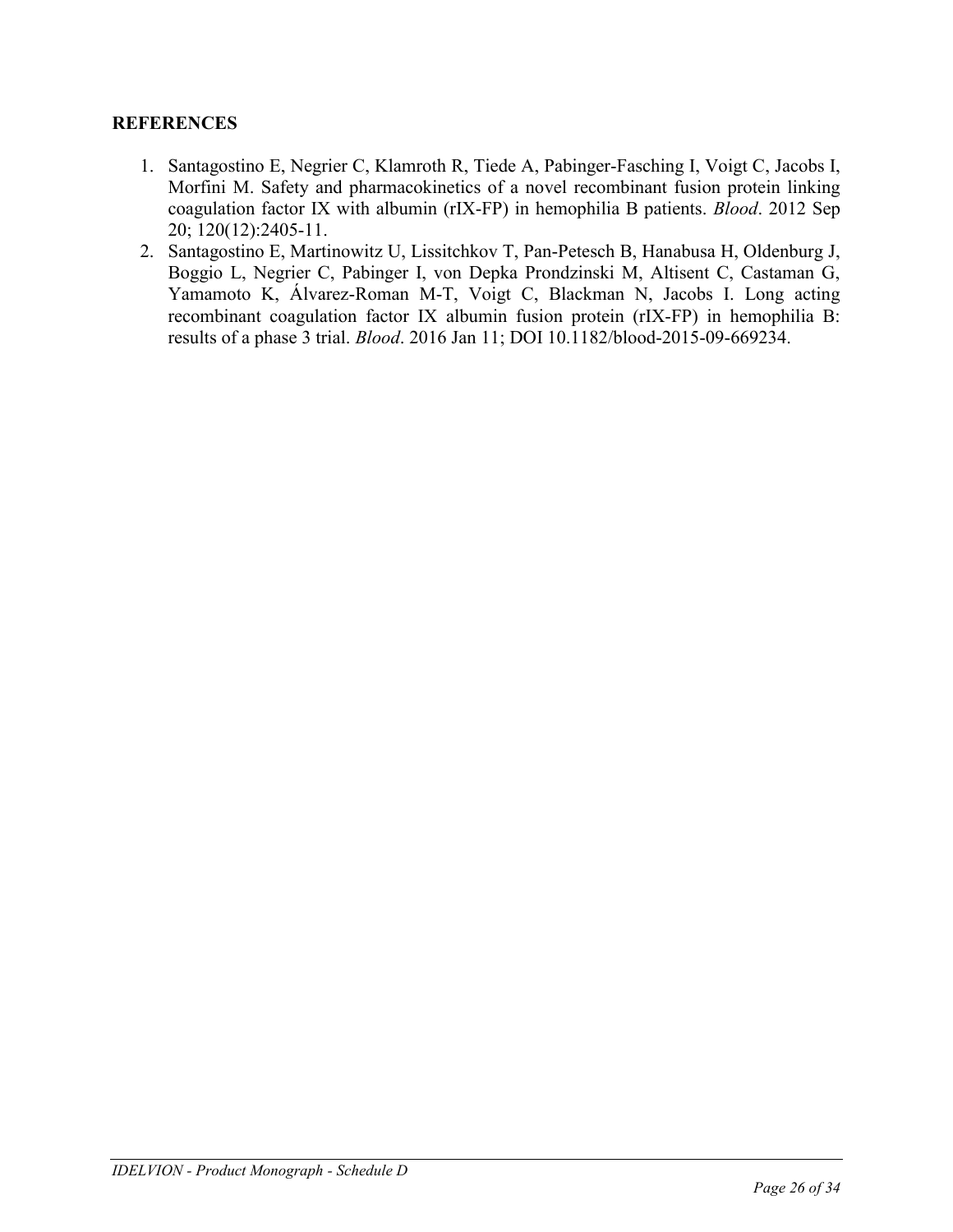# **READ THIS FOR SAFE AND EFFECTIVE USE OF YOUR MEDICINE**

# **PART III: CONSUMER INFORMATION**

# **IDELVIONTM**

### Coagulation Factor IX (Recombinant), Albumin Fusion Protein (rIX-FP)

Read this carefully before you start taking **IDELVION.** This leaflet is a summary and will not tell you everything about this drug. Talk to your healthcare professional about your medical condition and treatment and ask if there is any new information about **IDELVION**.

### **ABOUT THIS MEDICATION**

### **What is IDELVION used for?**

IDELVION, Coagulation Factor IX (Recombinant), Albumin Fusion Protein is a medicine used to replace clotting factor (Factor IX) that is missing in people with hemophilia B (also called congenital Factor IX deficiency or Christmas disease). Hemophilia B is an inherited bleeding disorder that prevents blood from clotting normally.

IDELVION can reduce the number of bleeding episodes when used regularly (prophylaxis) and reduce the risk of joint damage due to bleeding. IDELVION is used to prevent and control bleeding in all patients with hemophilia B. Your healthcare provider may give you IDELVION when you have surgery.

#### **How does IDELVION work?**

IDELVION is injectable clotting (coagulation) Factor IX made using recombinant technology. Factor IX is involved in blood clotting. Lack of this factor means that blood does not clot as quickly as it should so there is an increased tendency to bleed. IDELVION works by replacing factor IX in haemophilia B patients to enable their blood to clot.

#### **What are the ingredients in IDELVION?**

Medicinal ingredients: Coagulation Factor IX (Recombinant), Albumin (recombinant) Fusion Protein.

Non-medicinal ingredients: Mannitol, Polysorbate 80, Sucrose, Tri-sodium citrate.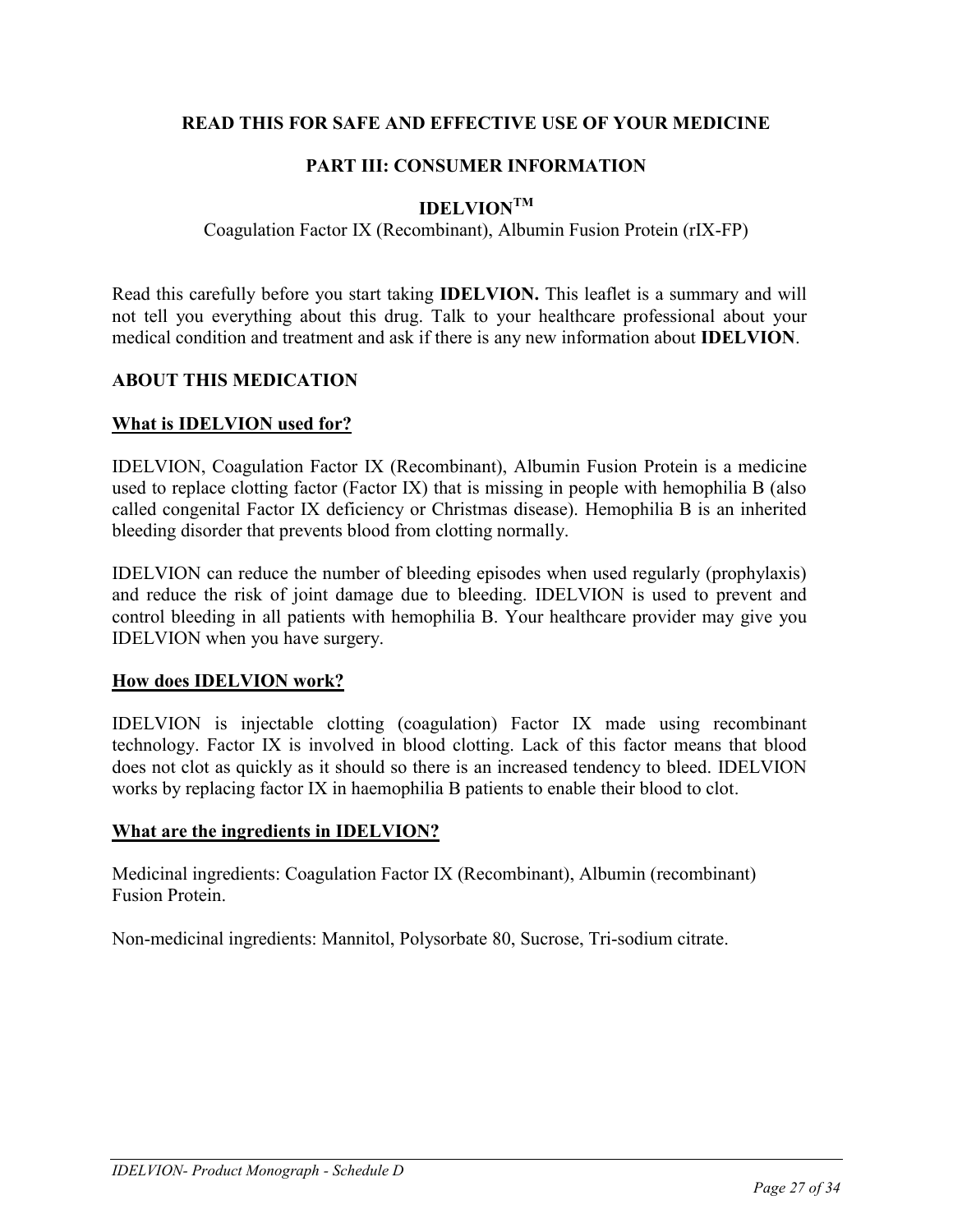# **IDELVION comes in the following dosage forms:**

IDELVION is a preservative free, sterile, non-pyrogenic, lyophilized powder to be reconstituted with Sterile Water for Injection (SWFI) for intravenous injection. IDELVION comes in 4 different dosage strengths: 250 IU, 500 IU, 1000 IU, or 2000 IU and must be reconstituted with the respective supplied volume of SWFI (diluent) listed in the table below before it is administered:

| Lyophilized | Product | Diluent Volume for | Concentration of product once |
|-------------|---------|--------------------|-------------------------------|
| Format      |         | Reconstitution     | reconstituted                 |
| 250 IU      |         | $2.5$ mL           | $100$ IU/mL                   |
| 500 IU      |         | $2.5$ mL           | $200$ IU/mL                   |
| 1000 IU     |         | $2.5$ mL           | $400$ IU/mL                   |
| 2000 IU     |         | 5mL                | $400$ IU/mL                   |

The IDELVION package consists of 2 boxes.

The "*Product box*" contains one single-use IDELVION vial and one vial of Sterile Water for Injection (Diluent).

The "*Device box*" contains one Mix2Vial<sup>®</sup> filter transfer set, one syringe, and one infusion set.

# **WARNINGS AND PRECAUTIONS**

# **Do not use IDELVION if:**

- you are allergic to hamster proteins
- you are allergic to any ingredients in IDELVION

**To help avoid side effects and ensure proper use, talk to your healthcare professional before you take IDELVION. Talk about any health conditions or problems you may have, including if:**

- you are pregnant or planning to become pregnant. It is not known if IDELVION may harm your unborn baby.
- you are breast-feeding. It is not known if IDELVION passes into the milk and if it can harm your baby.
- you had any allergic reactions in the past.

Allergic reactions may occur with IDELVION. Call your healthcare provider right away and stop treatment if you get a rash or hives, itching, tightness of the chest or throat, difficulty breathing, light-headedness, dizziness, nausea, or a decrease in blood pressure.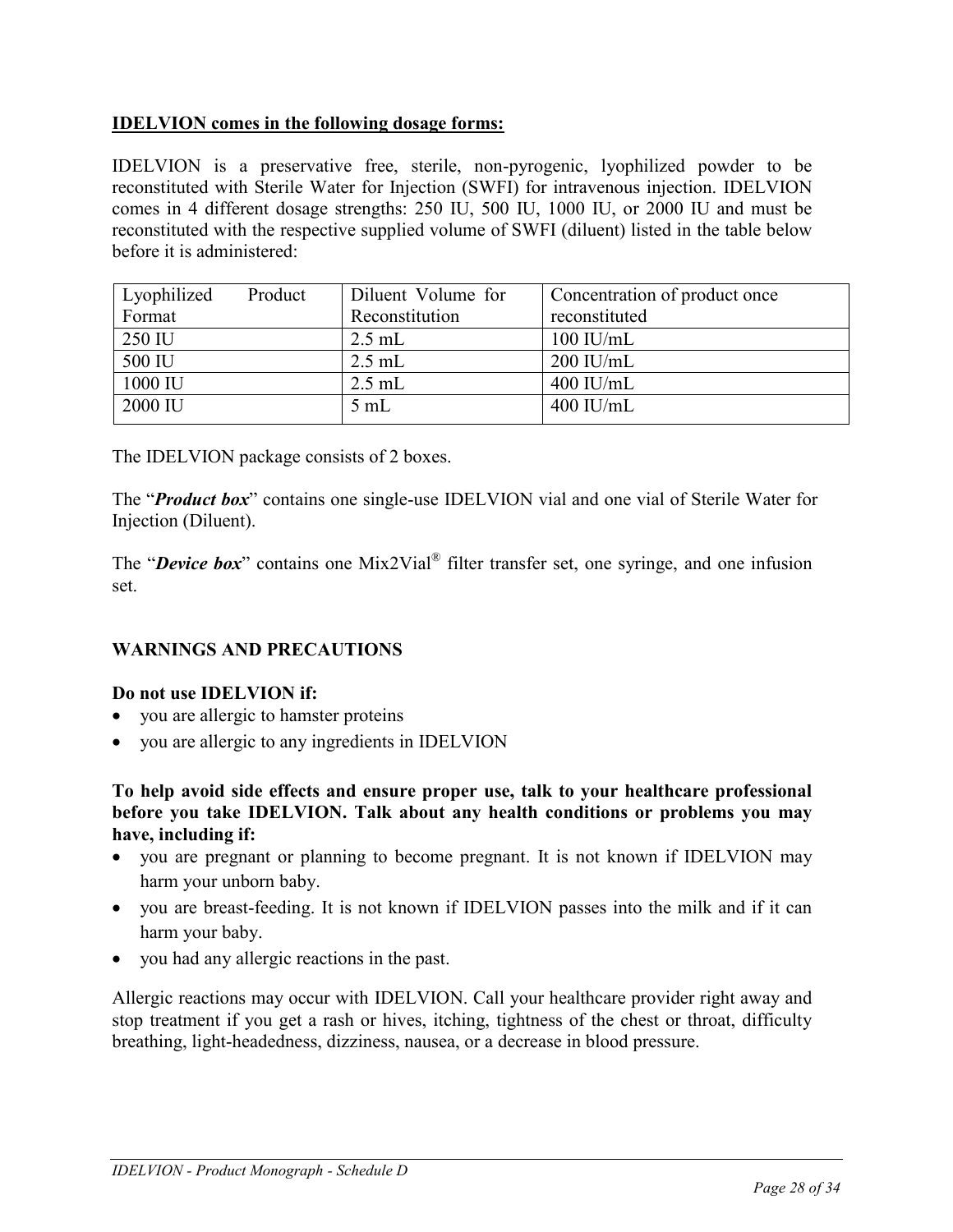Your body may form inhibitors to Factor IX. An inhibitor is a part of the body's defense system. If you form inhibitors, it may stop IDELVION from working properly. Your healthcare provider may need to test your blood for inhibitors from time to time. **INTERACTIONS WITH THIS MEDICATION**

Tell your healthcare professional about all the medicines you take, including any drugs, vitamins, minerals, natural supplements or alternative medicines.

# **PROPER USE OF THIS MEDICATION**

### **How to take IDELVION:**

IDELVION is given directly into the bloodstream. IDELVION should be administered as directed by your healthcare provider. You should be trained on how to do intravenous injections by your healthcare provider. Many people with hemophilia B learn to inject their IDELVION by themselves or with the help of a family member.

#### **For intravenous use after reconstitution only.**

#### **Home administration of IDELVION**

Do not attempt to self-administer unless you have been taught how by your healthcare provider.

Always follow the specific instructions given by your healthcare provider. The steps listed below are general guidelines for using IDELVION. If you are unsure of the instructions, call your healthcare provider before using IDELVION. Talk to your healthcare provider before traveling. Dispose of all unused solution, empty vial(s), and other used medical supplies in an appropriate medical waste container.

# **Administration**

- Do not mix IDELVION with other medicinal products.
- Administer by intravenous injection.
- Always work on a clean flat surface and wash your hands before performing the following procedures. Use aseptic technique when administering IDELVION.
- Administer IDELVION at room temperature.
- For injection of IDELVION, the provided administration sets are recommended to be used because treatment failure can occur as a consequence of factor IX adsorption to the internal surface of some injection equipment.
- As with any coagulation product, care should be taken that no blood should enter the syringe, as there is the possibility of fibrin clot formation.
- Record the name and batch number of the product after administration to maintain a link between the patient and the batch of the medicinal product.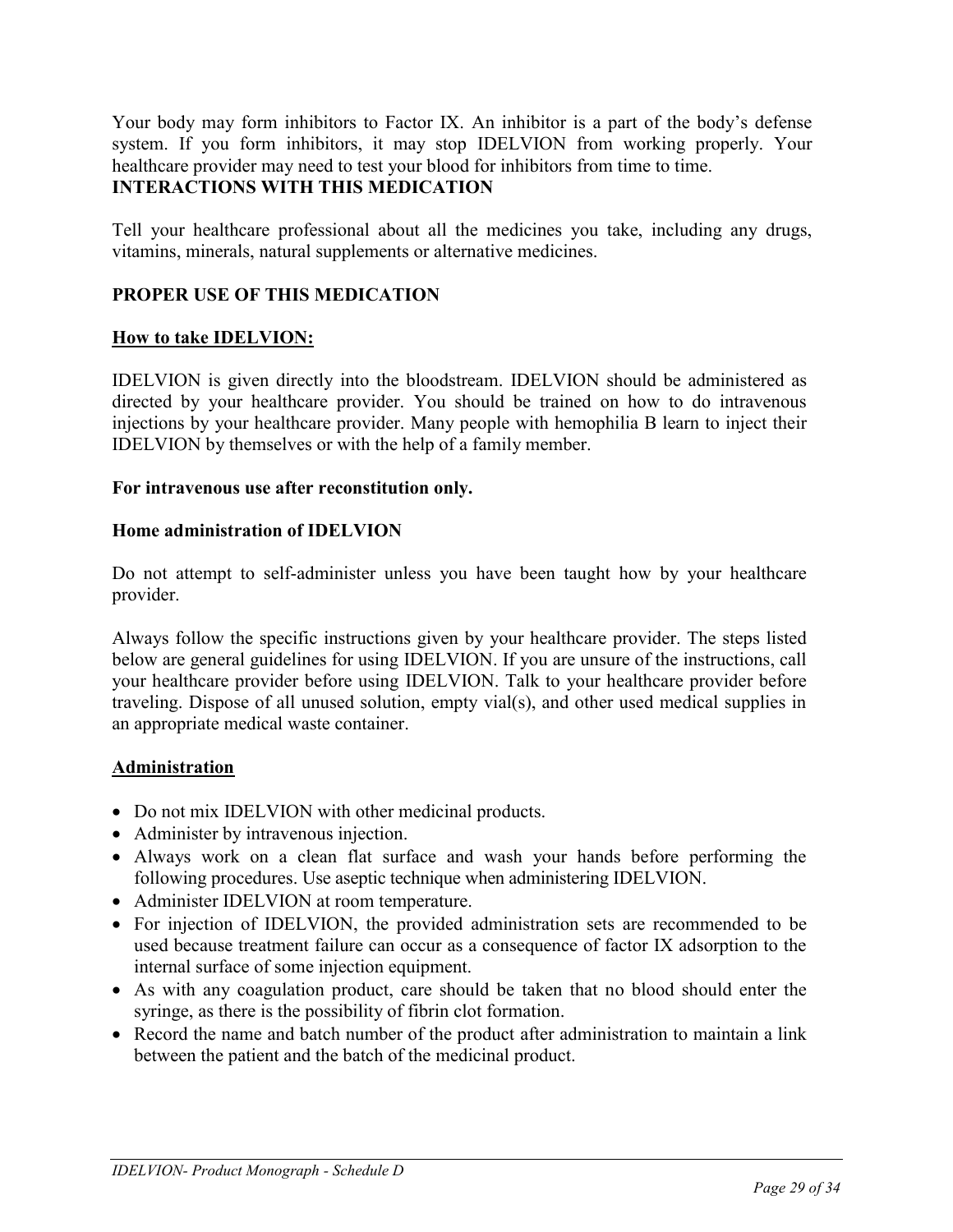# **Reconstitution**

- Reconstitute IDELVION using aseptic technique with diluent provided in the kit.
- Do not use IDELVION beyond the expiration date on the vial label and carton.
- Visually inspect the reconstituted solution for particulate matter and discoloration prior to administration. The solution should be a yellow to colorless clear liquid and free from visible particles. Do not use if discoloration or particulate matter is observed
- IDELVION is for single use only. Contains no preservatives. Discard partially used vials.
- If a package is opened or damaged, do not use and please contact your healthcare provider.

The procedures provided in the table below are general guidelines for the preparation and reconstitution of IDELVION.

|                | Follow the steps below and use aseptic techniques to administer IDELVION.          |  |  |
|----------------|------------------------------------------------------------------------------------|--|--|
| $\mathbf{A}$   | <b>PREPARATION</b>                                                                 |  |  |
|                | Prepare the vials/Mix2Vial <sup>®</sup> and administration supplies.               |  |  |
|                | Ensure that the diluent and IDELVION vials are at room temperature.                |  |  |
|                | Prepare syringes, infusion sets and other supplies for the administration.         |  |  |
| B              | RECONSTITUTION: follow these steps to reconstitute IDELVION                        |  |  |
| 1              | <b>Clean Stoppers:</b>                                                             |  |  |
|                | Remove the flip caps from both vials (IDELVION and diluent). Wipe                  |  |  |
|                | the rubber stoppers with an antiseptic and allow the rubber stopper to             |  |  |
|                | dry.                                                                               |  |  |
| $\overline{2}$ | Open the Mix2Vial <sup>®</sup> package by peeling away the lid. To maintain        |  |  |
|                | sterility, leave the Mix2Vial <sup>®</sup> set in its clear outer package.         |  |  |
|                |                                                                                    |  |  |
|                |                                                                                    |  |  |
|                |                                                                                    |  |  |
| $\overline{3}$ | <b>Prepare Diluent Vial:</b>                                                       |  |  |
|                | Place the diluent vial on an even flat surface and hold the vial tightly.          |  |  |
|                | Grip the Mix2Vial <sup>®</sup> keeping it in the package. Push the plastic spike   |  |  |
|                | at the blue end of the $Mix2Vial^{\circledR}$ set firmly through the centre of the |  |  |
|                | diluent vial stopper.                                                              |  |  |
|                |                                                                                    |  |  |
|                |                                                                                    |  |  |
| 4              | Remove the Mix2Vial <sup>®</sup> packaging:                                        |  |  |
|                | While holding the diluent vial, carefully remove the outer package                 |  |  |
|                | from the Mix2Vial <sup>®</sup> set. Make sure that you pull off only the package,  |  |  |
|                | not the Mix2Vial <sup>®</sup> set.                                                 |  |  |
|                |                                                                                    |  |  |
|                |                                                                                    |  |  |
|                |                                                                                    |  |  |
|                |                                                                                    |  |  |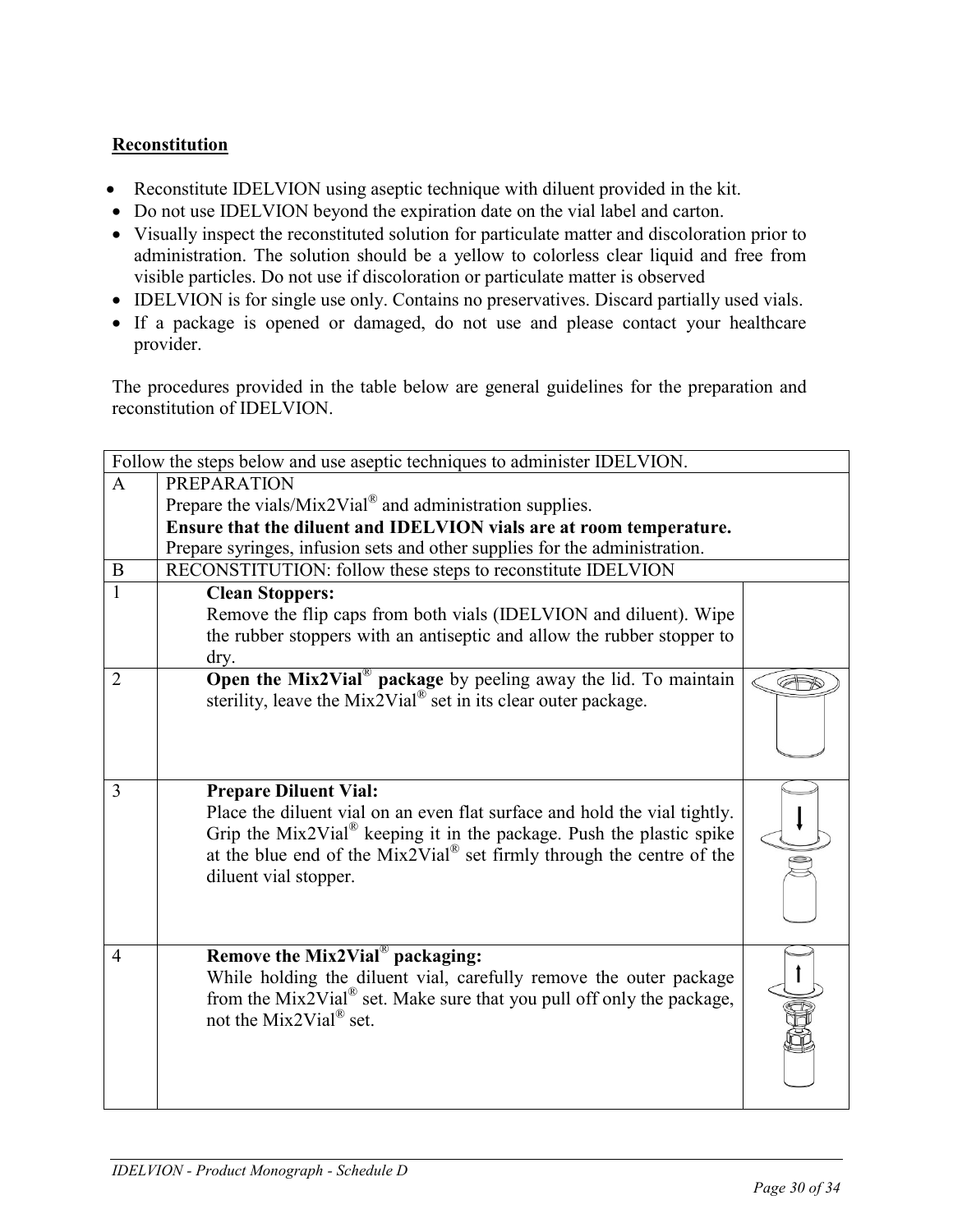| 5  | <b>Transfer Diluent into IDELVION Vial:</b><br>Place the product vial on an even flat surface and hold the vial tight.<br>Invert the diluent vial with the $Mix2Vial®$ set attached to it and push<br>the plastic spike of the clear end of the Mix2Vial® end firmly through<br>the stopper of the IDELVION vial. The diluent will transfer into the<br>IDELVION vial automatically.      |  |
|----|-------------------------------------------------------------------------------------------------------------------------------------------------------------------------------------------------------------------------------------------------------------------------------------------------------------------------------------------------------------------------------------------|--|
| 6  | <b>Dissolve IDELVION:</b>                                                                                                                                                                                                                                                                                                                                                                 |  |
|    | With the diluent and IDELVION vial still attached to the $Mix2Vial®$<br>set, gently swirl the IDELVION vial to ensure the product is fully<br>dissolved. Do not shake the vial.                                                                                                                                                                                                           |  |
| 7  | <b>Unscrew empty diluent (Blue) vial:</b><br>With one hand, grip the clear end of the $Mix2Vial^{\circledast}$ set and with the<br>other hand grip the blue end of the Mix2Vial® set and unscrew the set<br>into two pieces.                                                                                                                                                              |  |
| 8  | Load the syringe:<br>Draw air into an empty, sterile syringe. Use the syringe provided with<br>the product. With the IDELVION vial upright, screw the syringe to<br>the Mix2Vial <sup>®</sup> set. Inject air into the product vial. While keeping the<br>syringe plunger pressed, invert the IDELVION vial and draw the<br>solution into the syringe by pulling the plunger back slowly. |  |
| 9  | Prepare the administration set equipped with microbore tubing:<br>Once the solution has been transferred into the syringe, firmly grip the<br>barrel of the syringe (keeping the plunger facing down) and unscrew<br>the syringe from the Mix2Vial® set. Attach the syringe to the provided<br>infusion set or another suitable administration set.                                       |  |
| 10 | After reconstitution, administration should begin promptly or within 3<br>hours.                                                                                                                                                                                                                                                                                                          |  |
| 11 | Use a separate, unused $Mix2Vial^{\circledast}$ transfer set for each product vial.                                                                                                                                                                                                                                                                                                       |  |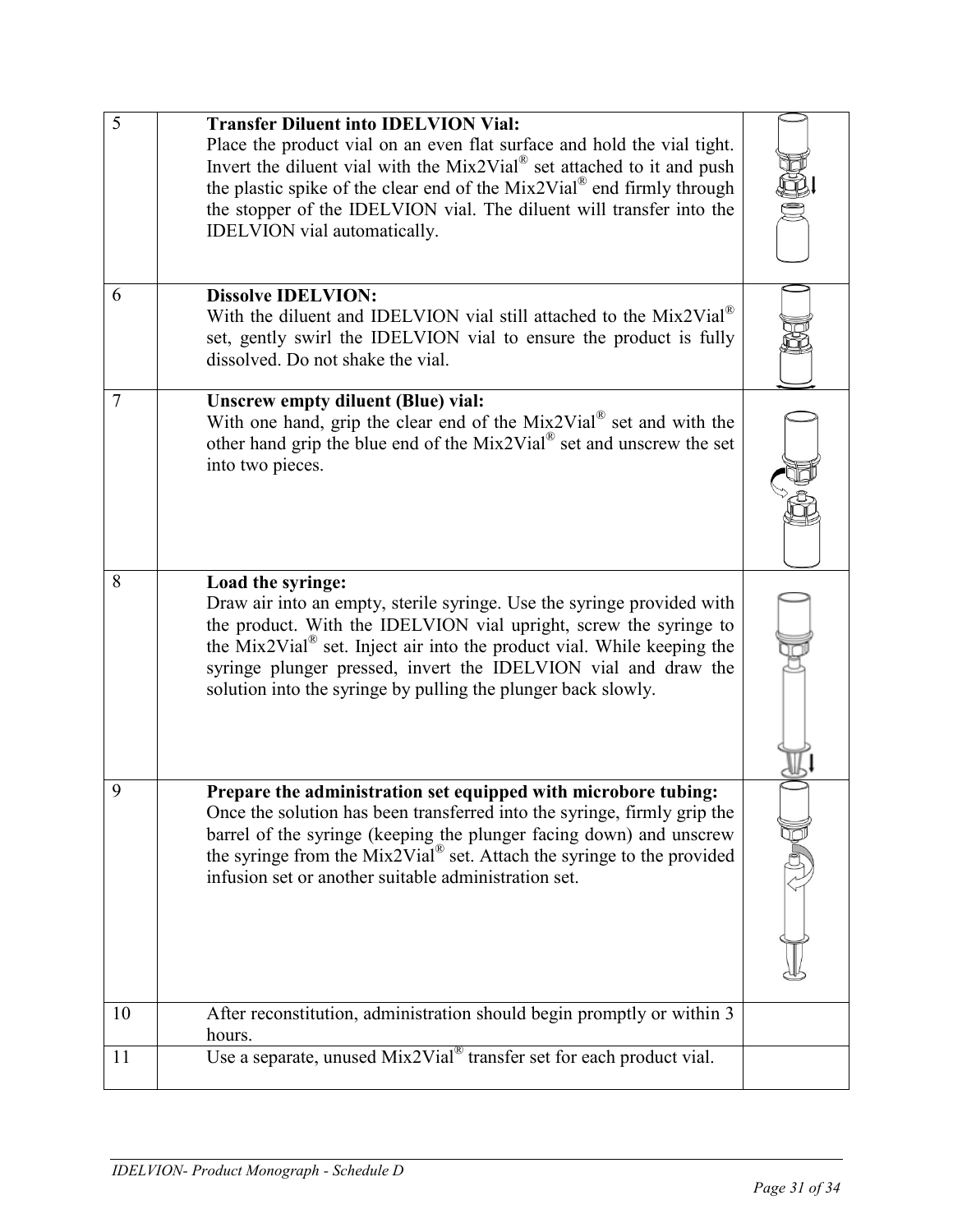| $\mathbf C$ | <b>Administer IDELVION using aseptic technique:</b>                                     |
|-------------|-----------------------------------------------------------------------------------------|
|             | • Thoroughly wash and dry hands.                                                        |
|             | • Locate vein.                                                                          |
|             | • Clean the injection site using an antiseptic skin preparation. Allow each site to dry |
|             | before proceeding.                                                                      |
|             | • Insert the needle into the vein.                                                      |
|             | • Check for proper placement of the needle.                                             |
|             | • Inject IDELVION into the vein using a slow intravenous injection.                     |

# **Usual dose:**

Your healthcare provider will tell you how much IDELVION to use based on your weight, the severity of your hemophilia B, and where you are bleeding. You may have to have blood tests done after getting IDELVION to be sure that your blood level of Factor IX is high enough to clot your blood. Call your healthcare provider right away if your bleeding does not stop after taking IDELVION.

### **Overdose:**

No symptoms of overdose with IDELVION have been reported.

If you think you have taken too much IDELVION, contact your healthcare professional, hospital emergency department or regional Poison Control Centre immediately, even if there are no symptoms.

# **Missed Dose:**

Talk to your healthcare provider if you miss a dose.

# **HOW TO STORE IT**

- Store at  $+2$  °C to  $+25$ °C. Do not freeze.
- The shelf life of IDELVION is up to 36 months. Do not use beyond the expiration date on the IDELVION carton and vial labels.
- Store vial in original carton to protect from light.

**Product after reconstitution:** the product administration should begin promptly or within 3 hours.

# **SIDE EFFECTS, HOW OFTEN THEY HAPPEN AND WHAT TO DO ABOUT THEM**

# **What are possible side effects from using IDELVION?**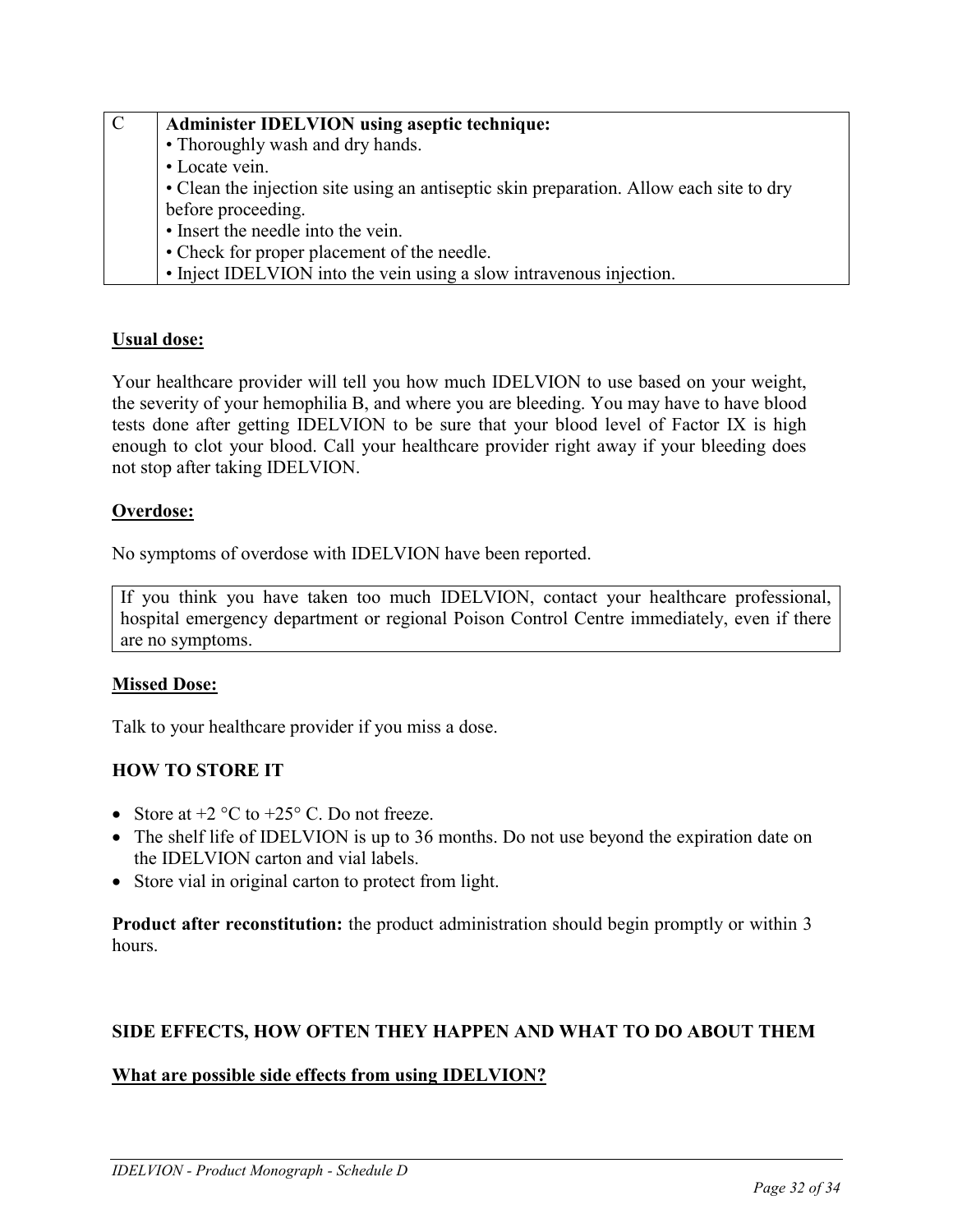A common side effect of IDELVION is headache. Other possible side effects include rash, eczema, dizziness, and hypersensitivity.

These are not all the possible side effects you may feel when taking IDELVION. If you experience any side effects not listed here, contact your healthcare professional. Please also see section **WARNINGS AND PRECAUTIONS**.

| Serious side effects and what to do about them                                                                                                                 |                                         |              |                               |  |  |  |
|----------------------------------------------------------------------------------------------------------------------------------------------------------------|-----------------------------------------|--------------|-------------------------------|--|--|--|
|                                                                                                                                                                | Talk to your healthcare<br>professional |              | Stop taking drug and          |  |  |  |
| Symptom / effect                                                                                                                                               | Only if<br>severe                       | In all cases | get immediate medical<br>help |  |  |  |
| The following side effects could<br>mean you are having an allergic reaction:<br>Difficult breathing<br>Chest tightness<br>Swelling of the face, rash or hives |                                         |              |                               |  |  |  |

If you have a troublesome symptom or side effect that is not listed here or becomes bad enough to interfere with your daily activities, talk to your healthcare professional.